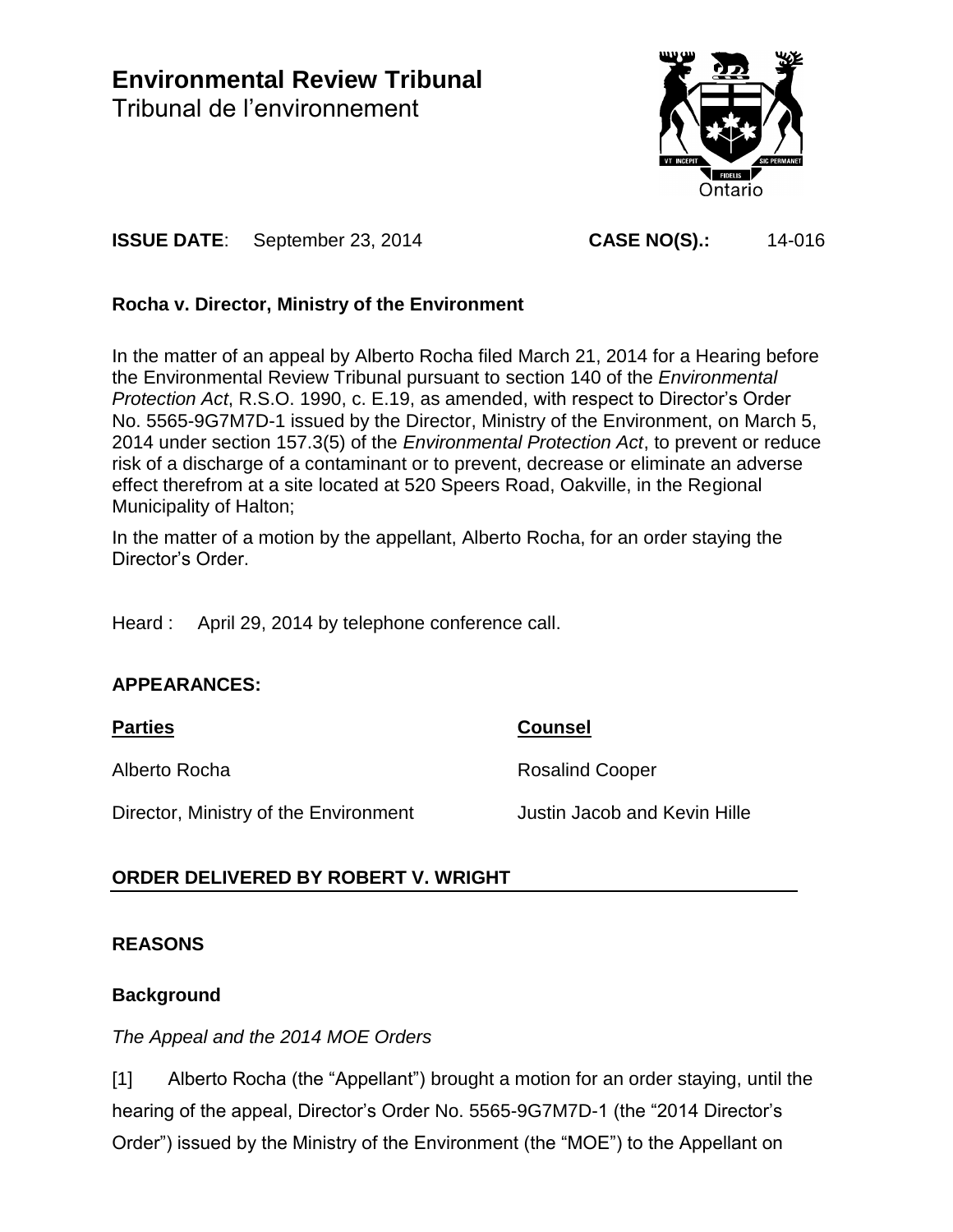March 5, 2014. On April 30, 2014, the Tribunal issued an order dismissing the Appellant's motion for a stay, while providing that either party could request an expedited hearing of the appeal. These are the reasons for the Tribunal's April 30, 2014 order.

[2] The arguments on the motion centred on the jurisdiction of the Tribunal to grant a stay of the work required and, if the Tribunal has jurisdiction, whether the Tribunal should exercise its discretion to grant a stay.

[3] The 2014 Director's Order confirmed Provincial Officer's Order 5565-9G7M7D, issued on February 28, 2014 (the "2014 Provincial Officer's Order"), requiring the Appellant to conduct off-site indoor air sampling and delineation of a plume of contamination coming from a property located at 520 Speers Road, Oakville, in the Regional Municipality of Halton (the "Property"). The Appellant had requested a review of the 2014 Provincial Officer's Order.

[4] The Director's motion materials describe the contamination in the soil and its vicinity as volatile organic compound contamination with the primary contaminants of concern being trichloroethylene ("TCE"), a degreasing solvent that can clean metal but is a human carcinogen, and vinyl chloride ("VC"), a breakdown product of TCE. The materials describe a possible "vapour intrusion" because: "TCE and VC vapours can be given off from contaminated groundwater, travel through the ground and potentially enter building spaces through sumps or cracks in the basement foundations."

[5] The 2014 Director's Order included the following reasons for the response to the Appellant's request for a review of the 2014 Provincial Officer's Order:

> I do not agree with your submission in which you indicate that your interest in the property is as lender and which, in your understanding of the Act, does not mean that you are in control of the property. The Provincial Officer's Report and the information above provide significant details which lead me to believe that you are the person making decisions regarding the TCE contamination at 520 Speers Road. I believe you are not only a lender, but you are the person making decisions and exercising charge, management or control of the property either as an advisor to Mr. Machado and Autochrome, or as a person who has a financial interest in 520 Speers Road.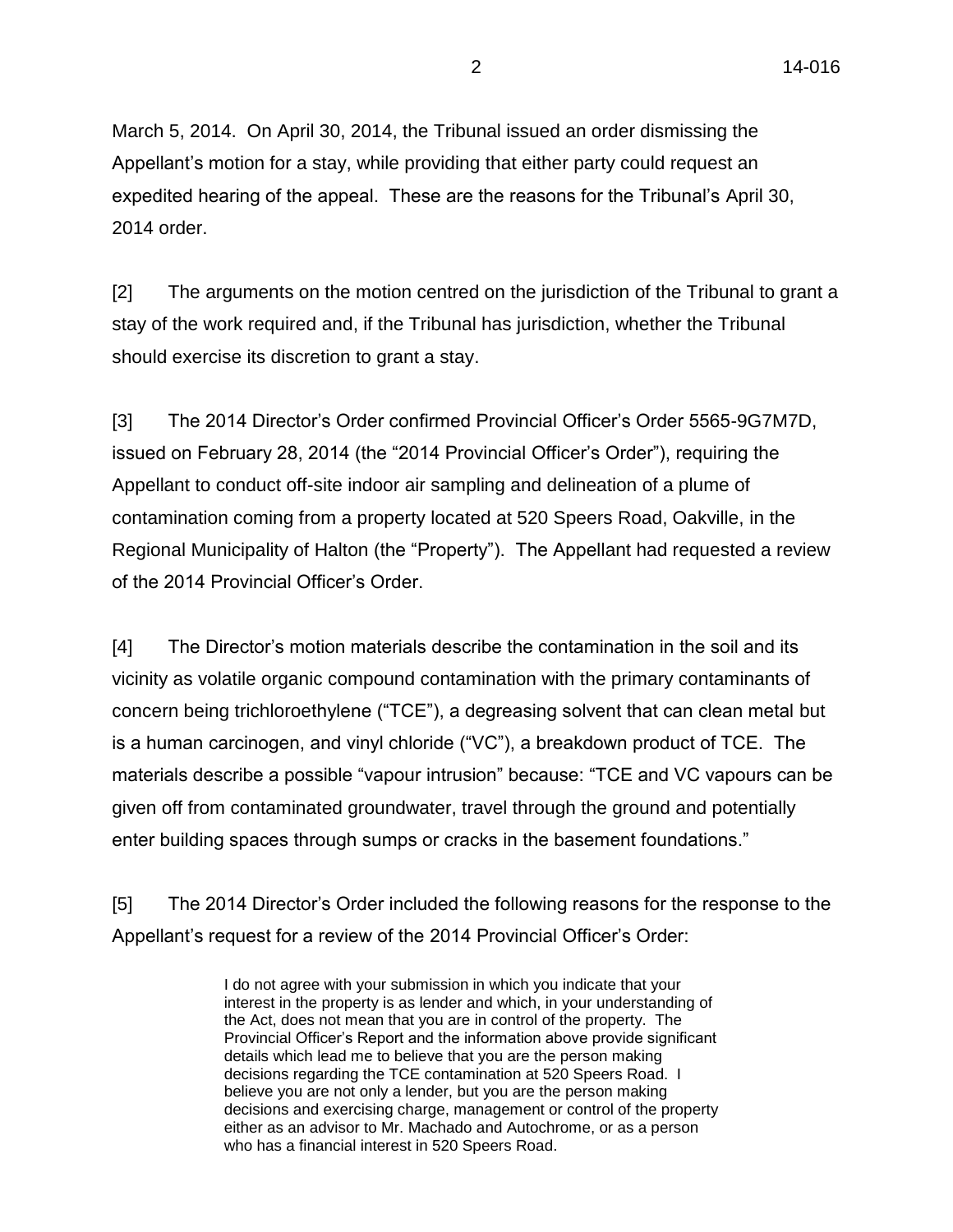## *Grounds for the Appeal*

[6] The Appellant filed an appeal of the 2014 Director's Order under s. 140 of the *Environmental Protection Act* ("*EPA*"). The grounds for appeal are:

> Section 157.1 of the *EPA* permits a Provincial Officer to issue an Order to any person who "owns or who has management or control of an undertaking or property if the Provincial Officer reasonably believes that the requirements specified in the Order are necessary to achieve certain objectives".

It is Mr. Rocha's position that he neither has or is exercising management or control of the Property, either on the basis of his position as advisor to Mr. Machado and Autochrome, or as a person having financial interest in the Property.

[7] The parties have agreed that whether or not there is a contamination plume is not an issue on this appeal.

[8] The Appellant brought this motion for a stay of the 2014 Director's Order on March 21, 2014. The evidence on the motion consisted of the Appellant's affidavit, sworn April 17, 2014, and, on behalf of the Director, the affidavit of Alison Rodrigues sworn April 24, 2014. There were no cross-examinations on the affidavits. The background information stated in these reasons is subject to findings of fact to be made on the evidence at the main hearing.

# *The Property*

[9] The Property is owned by Autochrome Limited. It is located in a mixed commercial, industrial and residential neighbourhood in Oakville. Another related company, Precision Platers Ltd., operated a chrome plating business at the Property between 1964 and 2010. Collectively, they will be referred to as the "Companies". Manuel Machado is the sole shareholder, director and corporate officer of the Companies and, according to the Director, still carries on a business at the Property.

# *The Appellant*

[10] For several years, the Appellant has, in his words, "been involved in representing and assisting the owner" of the Property and business located there. He also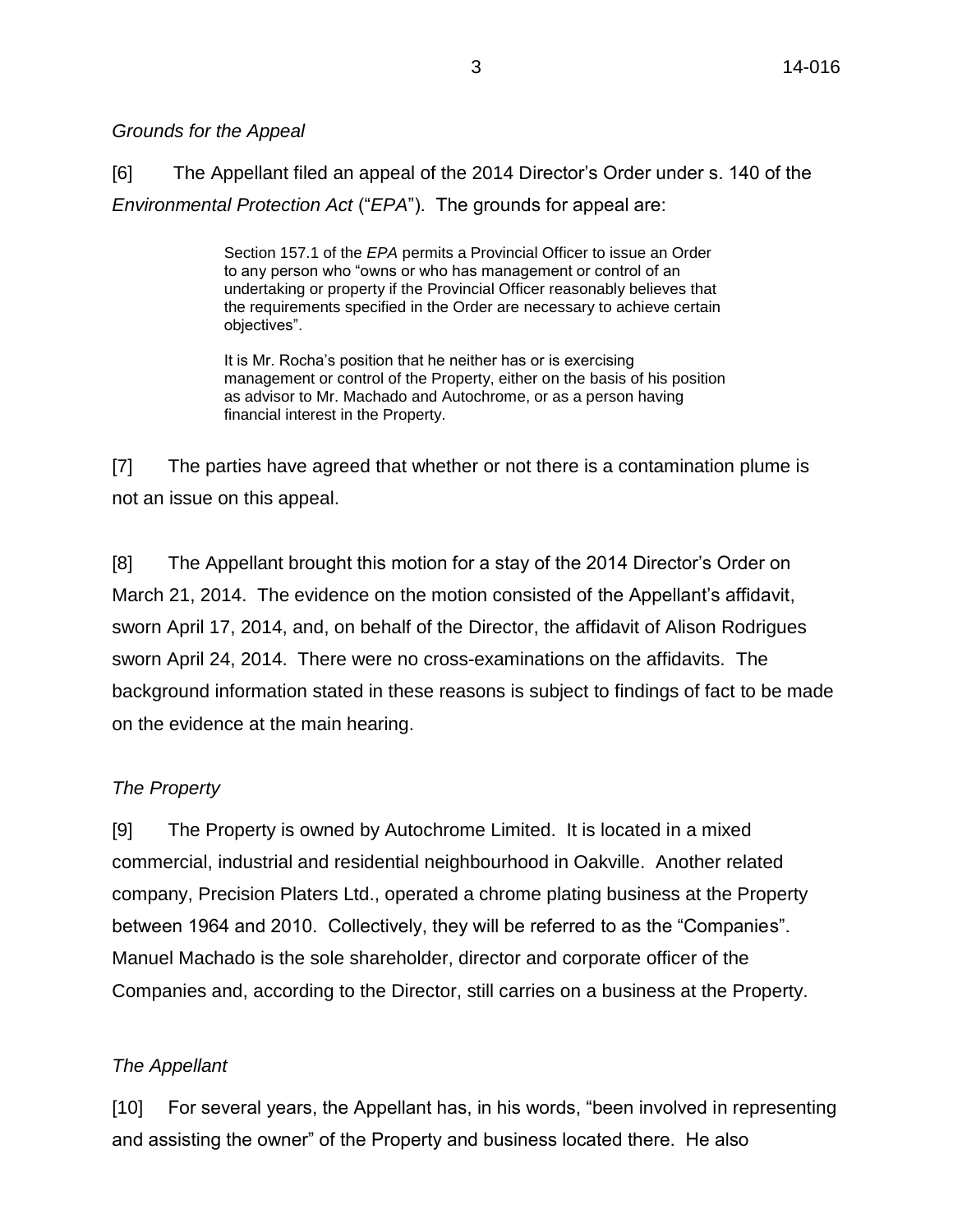acknowledges "that I have been advising these entities in matters involving the Ministry and have been the contact person on behalf of Mr. Machado, Autochrome and Precision Platers in various interactions with the Ministry and others." The Appellant states that he has a professional accounting practice, that he has been paid for his advisory services by Mr. Machado and that he also has an advisory role with a number of other clients.

[11] The Appellant also has a mortgage interest in the Property, refers to himself as a creditor, and said that he has similar mortgage interests in other properties.

## *Previous steps taken regarding the contamination*

[12] The evidence of the Director provides detailed information about steps taken by various persons to investigate and monitor subsurface groundwater and indoor air contamination in the area of the Property since the contamination plume was discovered in 2004 by a neighbouring property owner and the MOE became aware of it in 2005.

[13] In brief, and as described in the motion materials, there have been surveys, sampling, monitoring, studies, investigations, reports, technical reviews, discussions, meetings, proposals (including partial mitigation and remediation), and recommendations by various persons, as well as a series of MOE orders (four Provincial Officer's orders and three Director's orders from 2007 to 2014, although the MOE put indoor air monitoring on hold in 2010 for a period of time) to do certain work. The foregoing matters have involved one or more of: the neighbouring property owner, the Companies, Mr. Machado, the Appellant (in a capacity to be determined in the appeal), the Town of Oakville, the Halton Health Department, and the MOE.

[14] Some of the above matters have been acted upon, but many, or most, have not. For example, the Companies pled guilty to not complying with a 2011 Director's order and were fined. Also, the most recent MOE Provincial Officer's order made against the Companies and Mr. Machado, issued in September 2013 (the "2013 Provincial Officer's Order"), requires Mr. Machado and the Companies to conduct air sampling at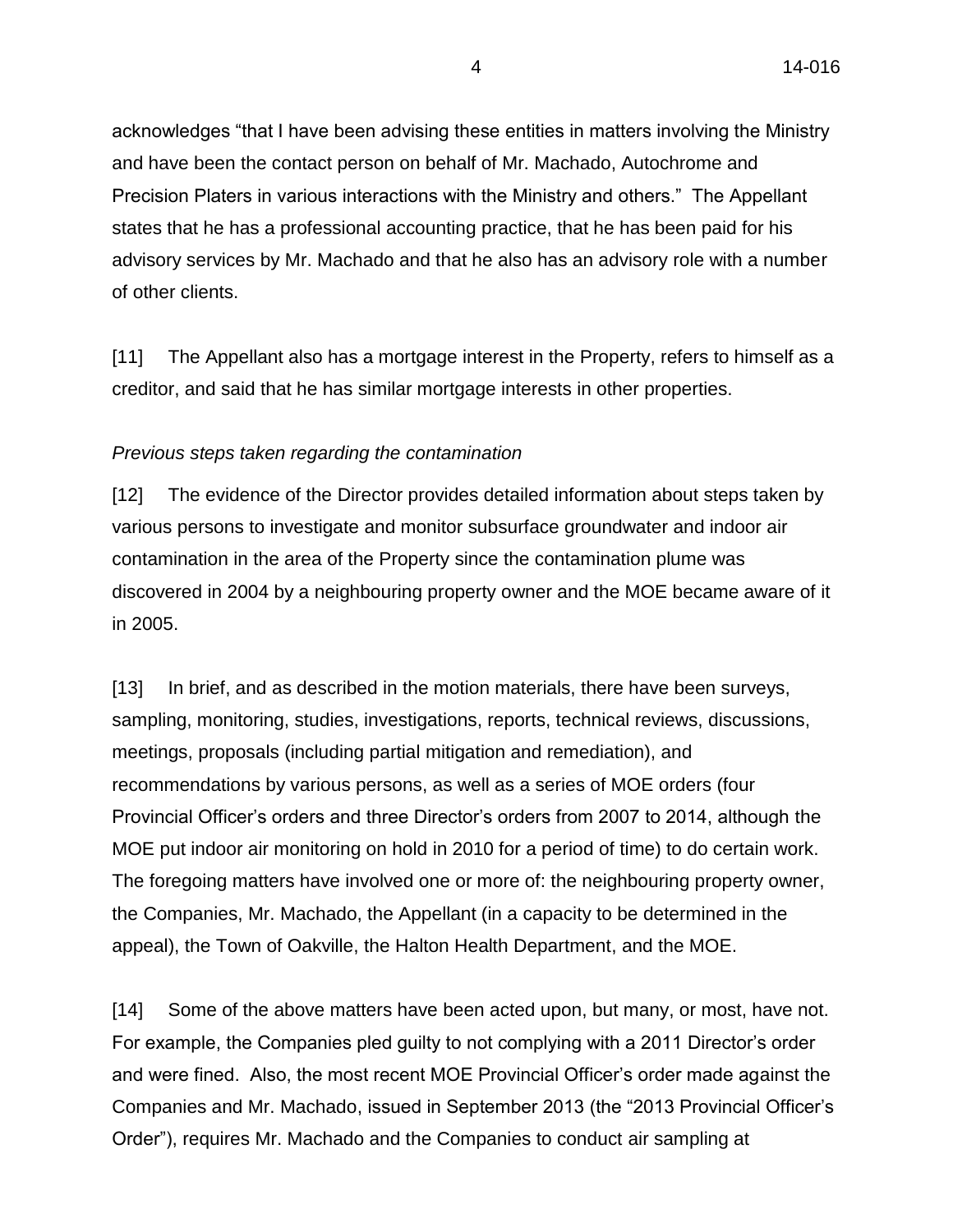residences in the vicinity of the Property, delineate offsite contamination, including groundwater monitoring, and submit reports on the findings. This work was not done.

## *Work Items in the 2014 MOE Orders being appealed*

[15] Except for the completion dates, the Work Items required of Mr. Rocha under the 2014 Director's Order confirming the 2014 Provincial Officer's Order are the same as those required under the 2013 Provincial Officer's Order. The work was to be completed by April 30, 2014 (hence the return date of this motion of April 29, 2014 and the order made without reasons on April 30, 2014), and the reports were to be submitted by June 20, 2014.

[16] The following are the Work Items as set in the orders:

#### Item No. 1

By April 30, 2014, conduct indoor air sampling at 557, 553, 547, 543, 537, 533, 527, 523, 517 and 544 Pinegrove Road and 384, 378 and 379 Burton Road in accordance with Schedules "A", "B", and "C", attached and forming part of this Order. [The schedules are described below.]

#### Item No. 2

By June 20, 2014, provide a report on the results of the indoor air sampling required by Item No. 1 to the Provincial Officer, with three (3) written copies and an electronic copy.

#### Item No. 3

By April 30, 2014, implement the Off-site Delineation Investigation Proposal attached as Schedule "D" of this order, including but not limited to the installation of three (3) groundwater monitoring wells at the following municipal property locations, as described in the proposal: 345/351 Burton Road at Wildwood Drive; 505/511 Pineland Avenue to the south of 520 Speers Road; and, 529/531 Pineland Avenue east of Burton Road.

Item No. 4

By June 20, 2014, provide a report, completed by a Qualified Person, on the results of the Off-site Delineation Investigation Proposal work to the Provincial Officer, with two (2) written copies and an electronic copy.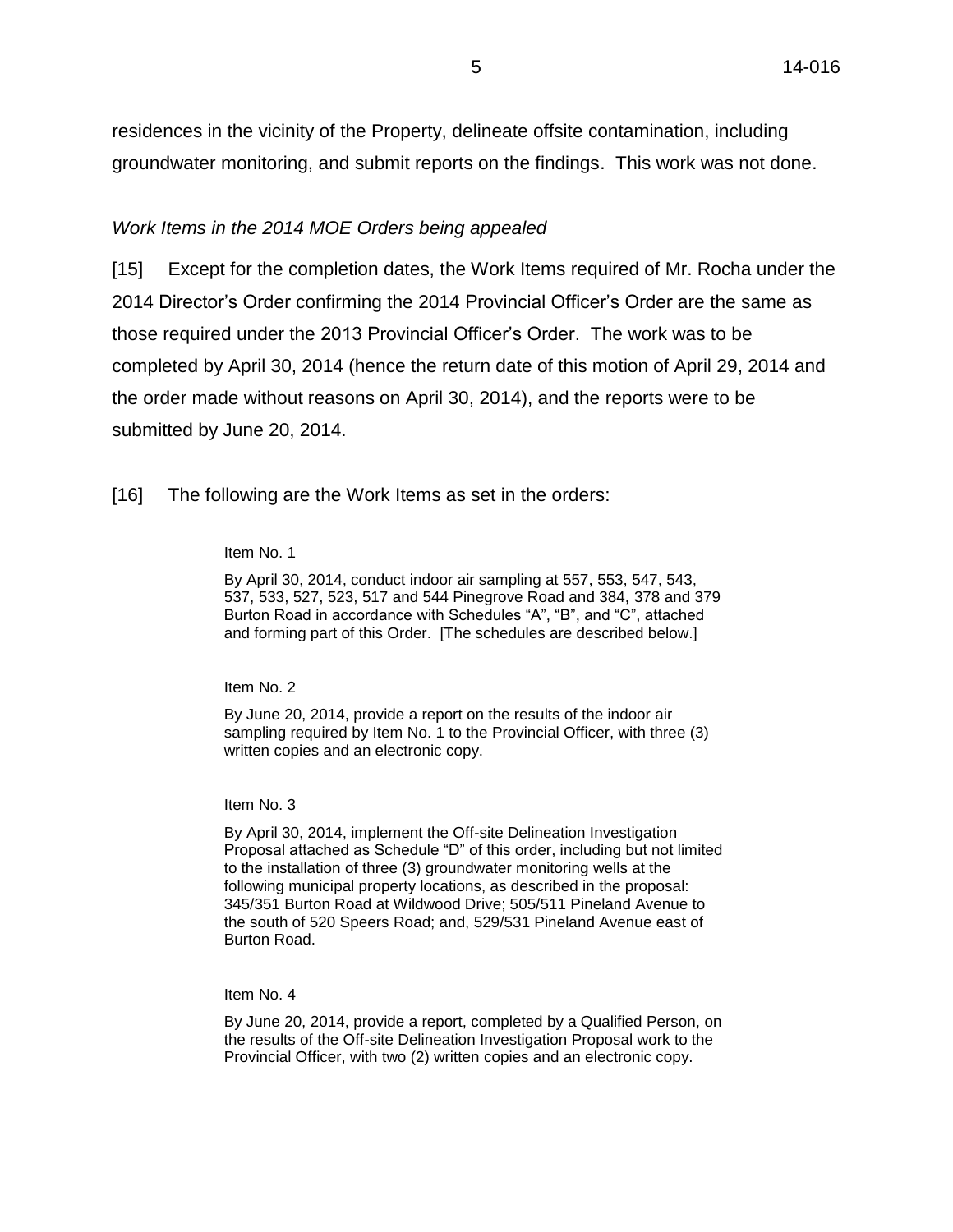Item No. 5

Effective immediately, if access to any property, or monitoring equipment or facility, where access to the property, equipment or facility is required for doing the things required by this Order, is prevented or is otherwise inaccessible, you shall forthwith notify the Provincial Officer, verbally and by fax follow-up. The fax follow-up shall state why the access is required, and the details and reason why access has been prevented, or is otherwise inaccessible.

### Item No. 6

Effective immediately, pursuant to the authority vested in me under s. 197(1) of the *EPA*, I require you and any other person with an interest in 520 Speers Road, before dealing with 520 Speers Road in any way, to give a copy of this Order, including any amendments that may be made thereto, to every person who will acquire an interest in the property as a result of the dealing.

- A. While this Order is in effect, a copy or copies of this order shall be posted in a conspicuous place.
- B. While this Order is in effect, report in writing, to the District or Area office, any significant changes of operation, emission, ownership, tenancy or other legal status of the facility or operation.
- C. Unless otherwise specified, all requirements of this Order are effective upon service of the Order.

[17] The next paragraphs summarize the four schedules incorporated by reference in the above Work Items.

[18] Schedule A is a "Residential Indoor Air Sampling Protocol". It sets out the procedures for sampling for specific volatile organic compounds ("VOCs"), which may be affecting indoor air quality in homes and it incorporates by reference the "Operations Manual for Air Quality Monitoring in Ontario". The protocol indicates that it "is intended to ensure that air sampling data is collected in a consistent and useful manner". There is a pre-sampling inspection to "allow for the identification of potential sources of VOC's that may interfere with the indoor air test." There is a screening requirement that "should also include a survey of potential outdoor air sources." Homeowners are to be given instructions so as not to skew the sampling, e.g., to not use oil based paints. The sampling procedure is to be conducted using approved methods, with samples taken at various specified locations in the home, generally over a 24 hour exposure period. There are provisions for laboratory analysis by an appropriately accredited laboratory and to ensure quality control, e.g., the use of a field test data sheet and a chain of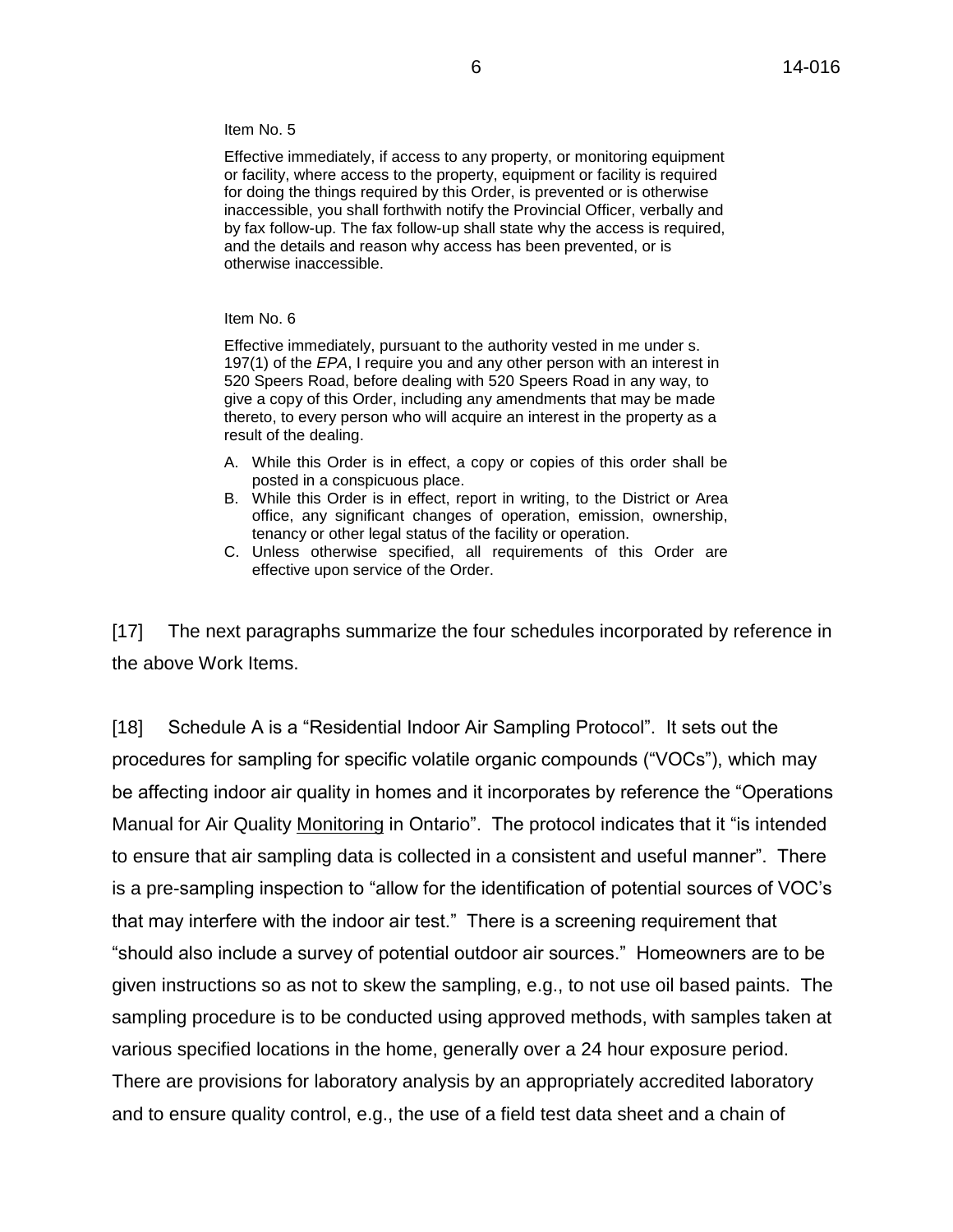custody form. MOE is to be provided with a monitoring plan setting out the sampling program and the report that is to include, at a minimum: "copies of the completed screening checklist; details of the pre-sampling activities; details on the sampling procedure; field log sheets, chain of custody forms, interpretation of the results … and laboratory Certificates of Analysis."

[19] Schedule B is a "Draft Indoor Air Quality Screening Form" It sets out questions to determine the physical characteristics of the building, heating, ventilation and other equipment used in the building, and potential contaminant sources inside and outside the building to determine existing baseline conditions at the sampling site.

[20] Schedule C is an "Indoor Air Building Survey and Sampling Form". It sets out questions to determine the physical characteristics of the building, heating, ventilation and other equipment used in the building, and potential contaminant sources inside and outside the building to determine existing baseline conditions at the sampling site.

[21] Schedule D is the TRY Environmental Services Inc. "Off-Site Delineation Investigation Proposal: 520 Speers Road, Oakville, Ontario". It outlines the proposal to install monitoring wells to monitor progress of the contamination in the vicinity of private residences in the area.

# **Relevant Tribunal Rule and Legislation**

…

[22] The relevant Rule of the Tribunal's Rules of Practice (the "Rules") and legislation are set out below (additional relevant legislative provisions are set out in Appendix A):

## *Environmental Protection Act*

... 143(2) The Tribunal may, on the application of a party to a proceeding before it, stay the operation of a decision or order, other than, (a) an order to monitor, record and report;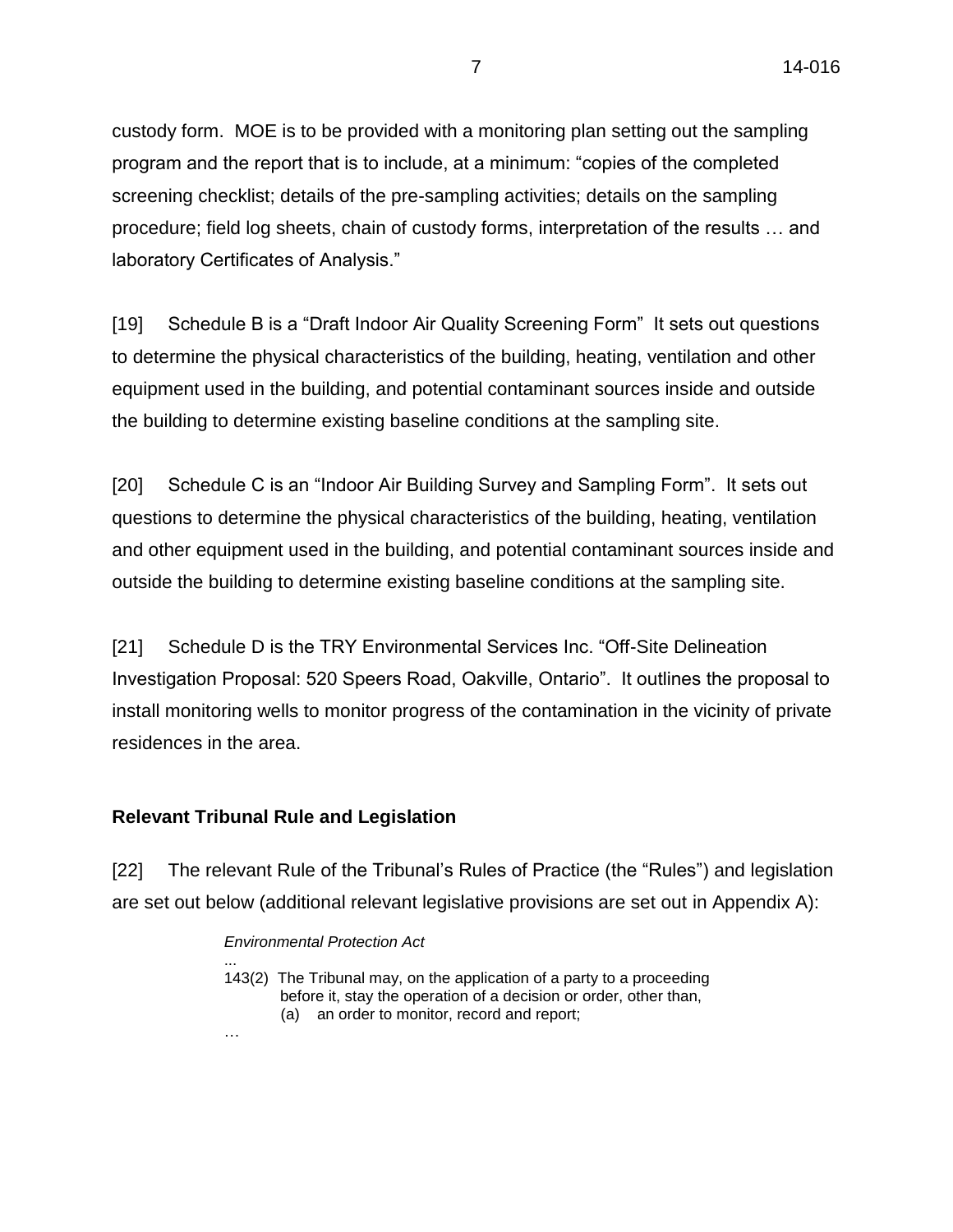Rules of Practice of the Environmental Review Tribunal

- 110. The Party shall provide evidence and submissions in support of its motion respecting:
	- (a) how the relevant statutory tests that are applicable to the granting or removal of a stay are met;
	- (b) whether there is a serious issue to be decided by the Tribunal;
	- (c) whether irreparable harm will ensue if the relief is not granted; and
	- (d) whether the balance of convenience, including effects on the public interest, favours granting the relief requested.

## **Issue**

[23] The issue is whether the 2014 Director's Order, confirming the Work Items in the 2014 Provincial Officer's Order, should be stayed until the disposition of the appeal under Tribunal Rule 110 and s. 143(2)(a) of the *EPA.* This involves consideration of two sub-issues: whether the Tribunal has jurisdiction to grant a stay of the Work Items and, if so, whether any of the Work Items should be stayed.

# **Discussion, Analysis and Findings**

## *Rule 110 and s. 143(2)(a) of the EPA*

[24] Rule 110 requires the moving party, the Appellant, to provide evidence and submissions as to, firstly, any relevant statutory tests, and, secondly, the considerations incorporating the three-part common law test for a stay in *RJR-MacDonald Ltd. v. Canada (Attorney General)*, [1994] 1 S.C.R. 311 ("*RJR-MacDonald*"), namely: whether there is a serious issue to be decided by the Tribunal; whether irreparable harm will ensue if the relief is not granted; and whether the balance of convenience, including effects on the public interest, favours granting the relief requested.

[25] The parties submitted that, in this case, s. 143(2)(a) of the *EPA* is the relevant statutory test under Rule 110(a). The statutory test limits the Tribunal's jurisdiction to grant a stay under that provision because it provides that the "Tribunal may … stay the operation of a decision or order, other than an order to monitor, record and report".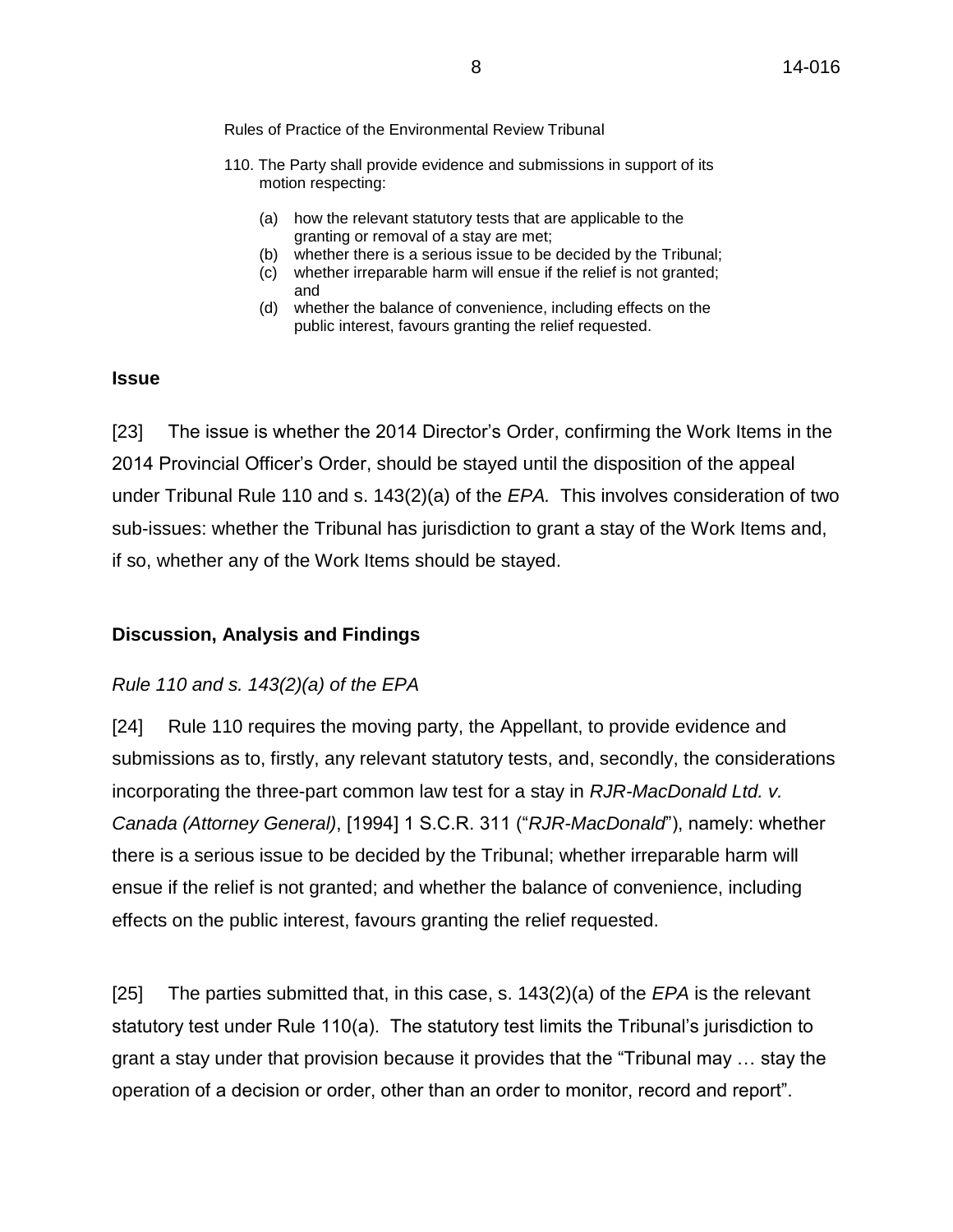# *Whether the Tribunal has jurisdiction to grant a stay*

[26] In determining whether the Tribunal has jurisdiction to grant a stay because an order is not to "monitor, record and report", the Tribunal has, in previous decisions, turned to considering s. 18 of the *EPA*. It sets out preventative measures that a Director's order may require a person to take. A preventative order made by a Provincial Officer under s. 157.1(4) of the *EPA* may incorporate directions under s. 18(1). The 2014 Director's Order confirms the Work Items in the 2014 Provincial Officer's Order. Given the relationship between s. 18 and s. 157.1, references in these reasons are primarily to s. 18, which is the subject of the relevant jurisprudence, even though the Work Items originally emanated from a Provincial Officer's order under s. 157.1.

[27] The following are some of the guiding principles that have been developed by decisions of the Tribunal regarding the s. 143(2)(a) "monitor, record and report" exception to the Tribunal's jurisdiction to grant a stay:

- the party alleging that the Tribunal lacks jurisdiction to grant a stay [usually the Director in these cases] has the onus of showing that the order is to "monitor, record and report" on a balance of probabilities. See: *Tembec Industries Inc. v. Ontario (Ministry of the Environment)*, [2010] O.E.R.T.D. No. 31 ("*Tembec No. 2*") at para. 19, and *Baker v. Ontario (Ministry of the Environment)*, [2013] O.E.R.T.D. No. 21("*Baker*"), at para. 18. Nevertheless, the moving party seeking a stay should provide evidence on the issue of the statutory bars. See: *Tembec No. 2* at para. 15;
- the legislature differentiated between orders by the Director under s.  $18(1)(5)$ of the EPA that require a person to "monitor and record the presence or discharge of a contaminant specified in the order and to report thereon to the Director", and those under s. 18(1)(6) that require a person "to study and to report to the Director" about a contaminant. See: *Currie v. Ontario (Ministry of the Environment)*, [2010] O.E.R.T.D. No. 33 ("*Currie*") at para. 52, and *Tembec No. 2* at paras. 28-29;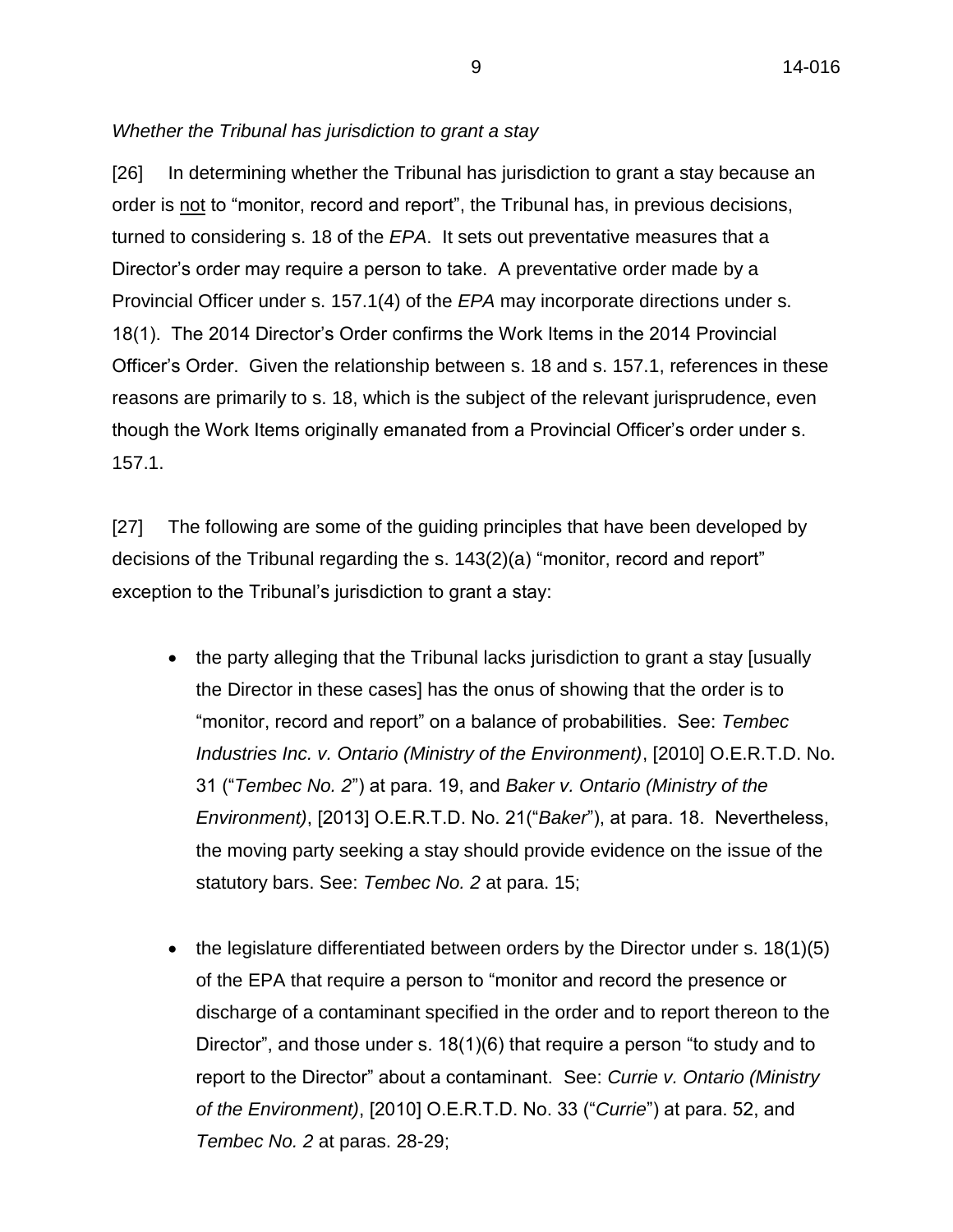- "it is necessary to examine both the wording of the Director's Order and its context". See: *Currie* at para. 61;
- "[t]he Tribunal must examine the parts of an order to determine whether they are, in substance, an order to monitor, record and report; the labels given to the parts of the order are not determinative." See: *Currie* at para. 61; *Baker* at para. 29, and *Tembec No. 2* at paras. 24 and 29;
- "The purpose of environmental monitoring is to inform the need for remedial or preventative actions." See: *Baker* at para. 29, and *Tembec No. 2* at para. 31;
- the requirements to "monitor, record and report" are conjunctive. The decision or order must include all three of those elements referred to in s. 143(2)(a). See: *Tembec Industries Inc. v. Ontario (Ministry of the Environment)*, [2009] O.E.R.T.D. No. 33 ("*Tembec No. 1*") at para 29, and *Baker* at para. 28; and
- if "the real nature of the requirement is to investigate the "state of affairs" at the Site and propose remediation measures" … and "the work of the qualified professional is [not] on-going in terms of tracking or continually assessing the extent or migration of the contamination" then these are indicia that the requirements do not fall within the wording of "monitor, record and report". See: *Currie* at para. 61, and *Hart v. Ontario (Ministry of Environment)*, [2013] O.E.R.T.D. No. 48 ("*Hart*") at para. 13;
- "there can be some overlap between an 'order to monitor, record and report' issued under section 18(1)5 of the *EPA* and an order 'to study and report' under section 18(1)6. See: *Tembec No. 2* at paras. 28 and 33;
- the Tribunal does not take an 'all or nothing' approach to the work items in an order. "What the Tribunal needs to do … is look at the substance of the order in question and determine whether any provisions, on their own or taken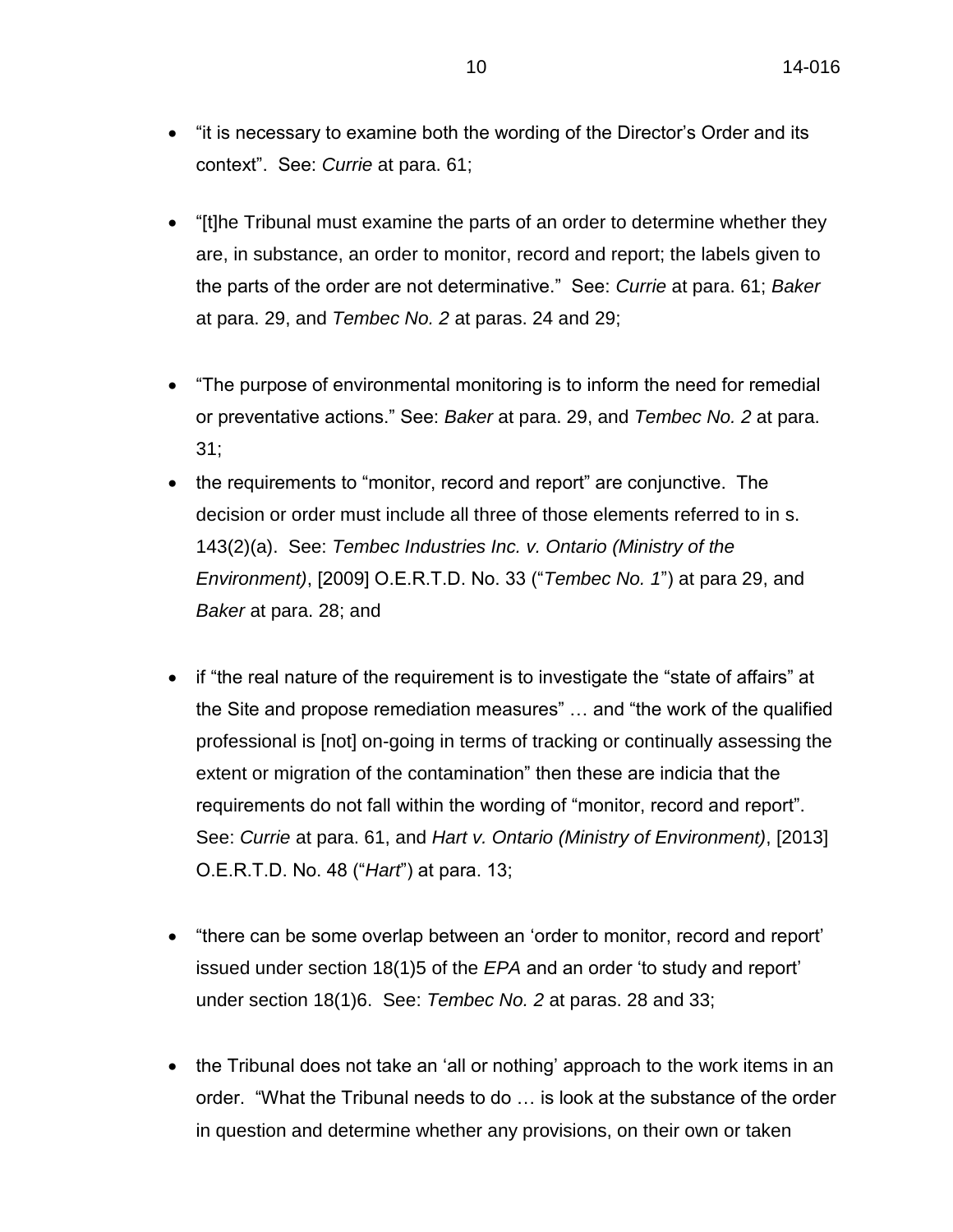together, require monitoring, recording or reporting." See: *Tembec No. 2* at para. 29. "A stay of the 'study' component of an order can be granted even if the monitoring, recording and reporting portions cannot be stayed." See: *Tembec No. 2* at para. 28, agreeing with the finding in *Uniroyal Chemical Ltd. v. Ontario (Ministry of the Environment)*, [1991] O.E.A.B. No. 1;

- "The section reflects a precautionary approach, whereby monitoring activities that may reveal more significant environmental problems must continue while an appeal proceeds." See: *Tembec No. 2* at para. 31, and *Currie* at para. 53; and
- "by virtue of section  $143(2)(a)$  the Legislature has stated that determining responsibility in an appeal yields to the higher priority of carrying out the monitoring work in the interim." See: *Tembec No. 2* at para. 37. "The legislature sets out a clear mandate that the 'show must go on' with respect to "monitoring, recording and reporting" work even if the orderee strongly disputes any responsibility for the Site." See: *Tembec No. 1* at para. 25 cited in *Tembec No. 2* at para. 30. "[T]here is no authority in the *EPA* for Appellants to demand a resolution of their appeals before they become legally responsible for complying with the Order." See: *Baker* at para. 59.

[28] The submissions of the parties regarding the Tribunal's jurisdiction focused on Work Items 1 and 3 and whether they are in the nature of an order to "monitor and record". Work Items 2 and 4 are clearly to "report" and so that requirement is met. As per the finding below, Work Items 5 and 6 are ancillary to the other Work Items. Work Item 5 simply requires that the Provincial Officer be notified if there is any difficulty obtaining access to any property to carry out Work Items 1 and 3. Work Item 6 requires disclosure of the 2014 Director's Order to anyone acquiring an interest in the Property.

## *Work Items 1 and 2: Off-site Residential Indoor Air Monitoring*

[29] Work Item 1 requires indoor air sampling at specific residential addresses off the Property, using: the Schedule "A" Residential Indoor Air Sampling Protocol for the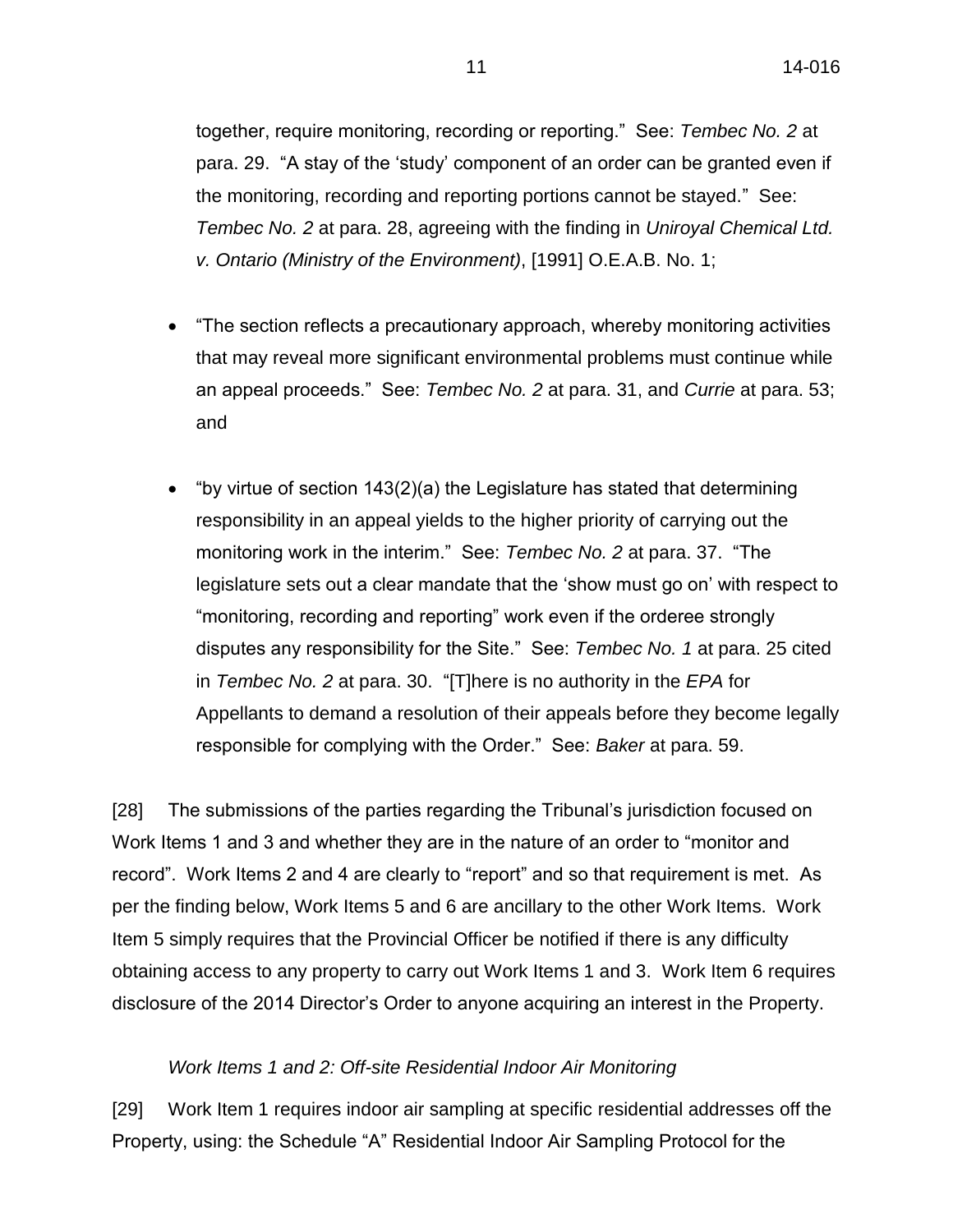procedures for sampling for specific VOCs; the Schedule "B" Draft Indoor Air Quality Screening Form; and the Schedule "C" Indoor Air Building Survey and Sampling Form.

[30] Work Item 2 requires that the results of the sampling be reported to the Provincial Officer.

[31] The Director submitted that Work Items 1 and 2 are "the latest in a series of attempts to monitor the risks posed to the residences near the [Property] posed by the high levels of the contaminants in their groundwater." The Director asserted that these Work Items are necessary to update and expand upon information from the sampling done by the Town of Oakville in 2006. The Director indicated that the Work Items duplicate the 2013 Provincial Officer's Order, the purpose of which was "to determine whether there may be human health impacts due to long-term exposure of the contaminants as per the Ministry's technical recommendations in 2007 and 2009."

[32] The Director's motion materials state that the purpose of the Residential Indoor Air Sampling Protocol is "to obtain a worst-case representative sample that provides a conservative indication of the health risk posed by the VOC spill/release to the occupants". The Director submitted that this work is "intended to inform the need for additional remedial or preventative actions."

[33] The Director emphasized that monitoring is not possible unless baselines are established and other potential areas of contamination identified. The Director argued that monitoring, recording and reporting can overlap with other activities, such as conducting a study. The Director submitted that distinguishing "monitoring, recording and reporting" from "studying", or investigative work, is artificial in this case because the specific activities set out in the schedules to the 2014 Director's Order are necessary for effective monitoring. The Director submitted that activities ancillary to monitoring, recording and reporting are also barred from a stay under s. 143(2)(a) of the *EPA*.

[34] The Director submitted that s. 143(2)(a) must be read as providing for the protection and conservation of the natural environment, which is the purpose of the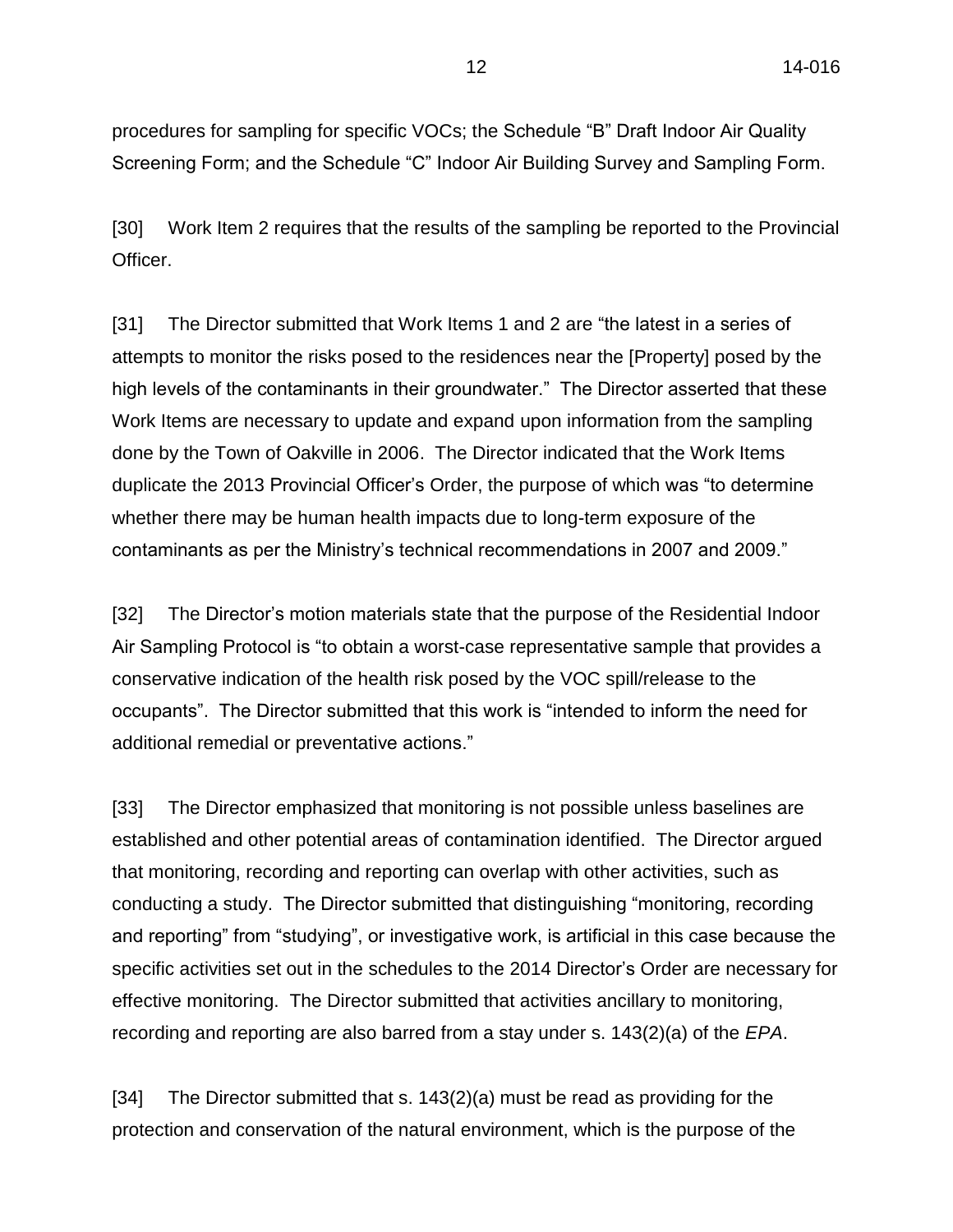*EPA*, and that "the show must go on", i.e., monitoring, recording and reporting must proceed even though the Appellant disputes responsibility for the contamination.

[35] The Director submitted, therefore, that the Tribunal lacks jurisdiction to consider a stay of Work Items 1 and 2 under *EPA* s. 143(2)(a) because they require the Appellant to "monitor, record and report".

[36] The Appellant also argued that the Tribunal must consider the purpose and intent of the *EPA* when determining how to apply s. 143(2)(a). The Appellant argued that the Tribunal should consider the wording of s. 18 and the context of the Director's Order as a whole and that to "study and report" (s. 18(1)6) is much broader than to "monitor, record and report" (s. 18(1)5).

[37] The Appellant submitted that the evidence of the Provincial Officer is that the purpose of the Work Items is to determine human health impacts and that this is investigative.

[38] The Appellant argued that requiring air sampling with control samples and household surveys are "one-off" investigative activities, whereas monitoring is an ongoing activity of simply taking a reading or performing a measurement.

[39] The Appellant submitted that the evidence does not demonstrate all three of the components to "monitor, record and report".

[40] In reply submissions, the Appellant argued that the Tribunal has never held that "ongoing attempts" at monitoring satisfy the "monitoring" aspect of s. 143(2)(a) of the *EPA* and that, in this case, the Tribunal has jurisdiction to grant a stay.

[41] The Tribunal decisions interpreting the meaning of the phrase "monitor, record and report" in s. 143(2)(a) of the *EPA* reflect the hierarchy of preventative measures that the MOE may order under s. 18(1)5, 18(1)6 and 18(1)7 of the *EPA*. The focus of s.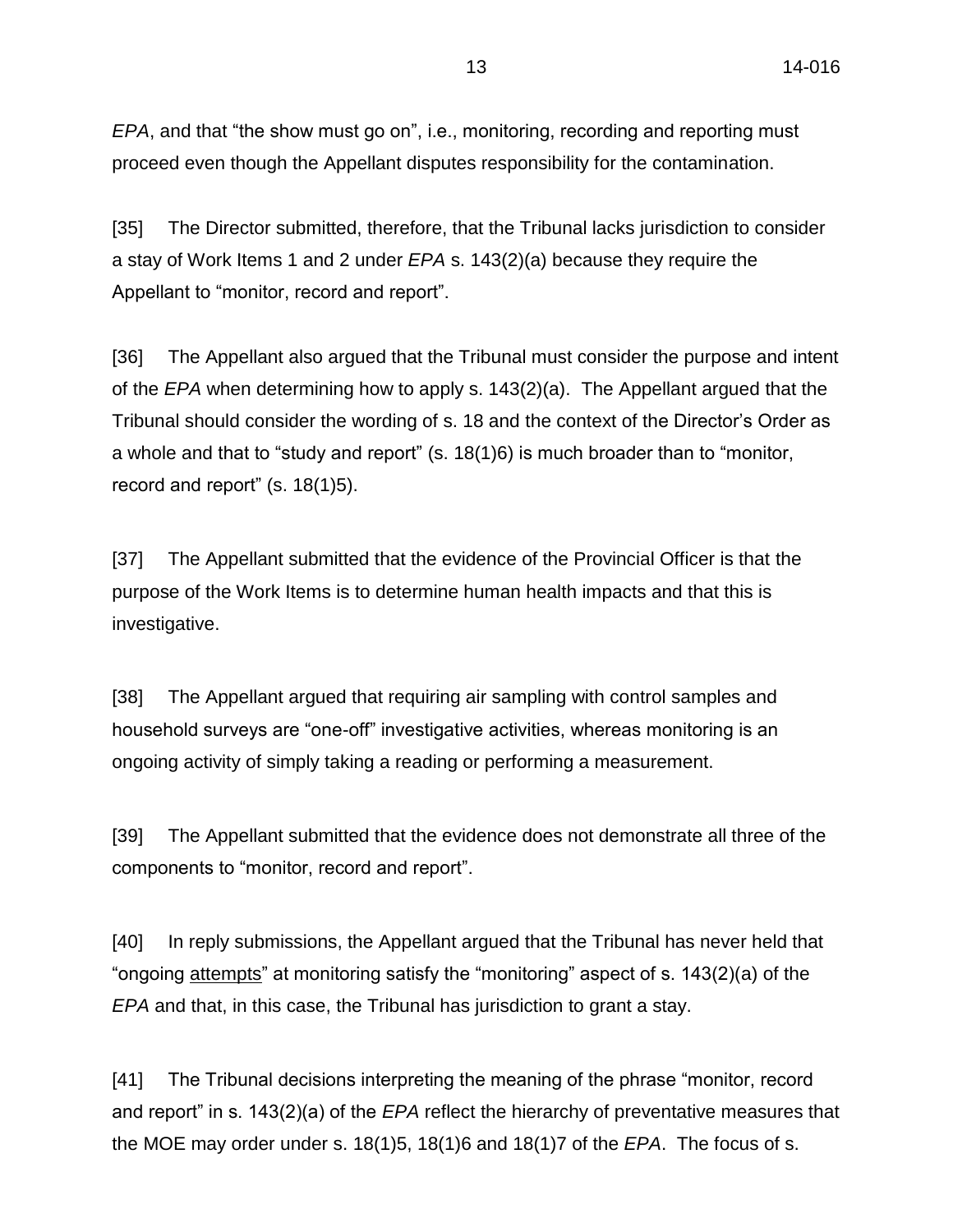18(1)5 is the gathering of information about the presence or discharge of a contaminant. The work required under s.  $18(1)6$ . is a repeat of s.  $18(1)5$ , but the focus of ss.  $18(1)6$ and 7 is using the information collected about the presence or discharge of a contaminant to study the contaminant's effects, measures to control the contaminant, or the natural environment into which the contaminant may be discharged and, or, to develop and implement plans to reduce, prevent the risk, decrease or eliminate the adverse effects of a discharge or spill of the contaminant.

[42] The s. 18(1)5 requirement "to monitor and record the presence or discharge of a contaminant … and to report thereon" will normally be less onerous, in terms of work required and cost, than the preventative measures set out in s. 18(1)6 and 7.

[43] In addition to the provisions of s. 18(1), the other provisions of s. 143 provide context to when a stay may be granted under s. 143(2)(a). While the general rule under s. 143(1) is that a proceeding commenced before the Tribunal does not operate as a stay of the Director's decision or order, there are exceptions, such as the automatic stay of orders requiring the payment of the costs of certain work and environmental and administrative penalties. Section 143(2) gives the Tribunal discretion to grant a stay except with respect to "an order to monitor, record and report." Under s. 143(3), the Tribunal shall not stay the operation of a decision or order if doing so would result in danger to health or safety of any person, impairment of the quality of the natural environment, or injury or damage to property, plant or animal life. Therefore, s. 143(3) is concerned with more pressing situations. The Tribunal is mindful that merely describing an activity as "monitoring" in an order does not make it "monitoring" in fact. The Tribunal must look at "the substance of the order".

[44] The Tribunal notes that some of the information to be obtained in accordance with Schedules B and C could be considered as "study" or "investigative" work, e.g., obtaining information about other possible VOC sources. However, Work Item 1 was ordered in the context of an undisputed plume of groundwater contamination and a known risk of 'vapour intrusion' from that contamination and, therefore, it is not investigative in that regard. The Tribunal finds that, in the circumstances of this case,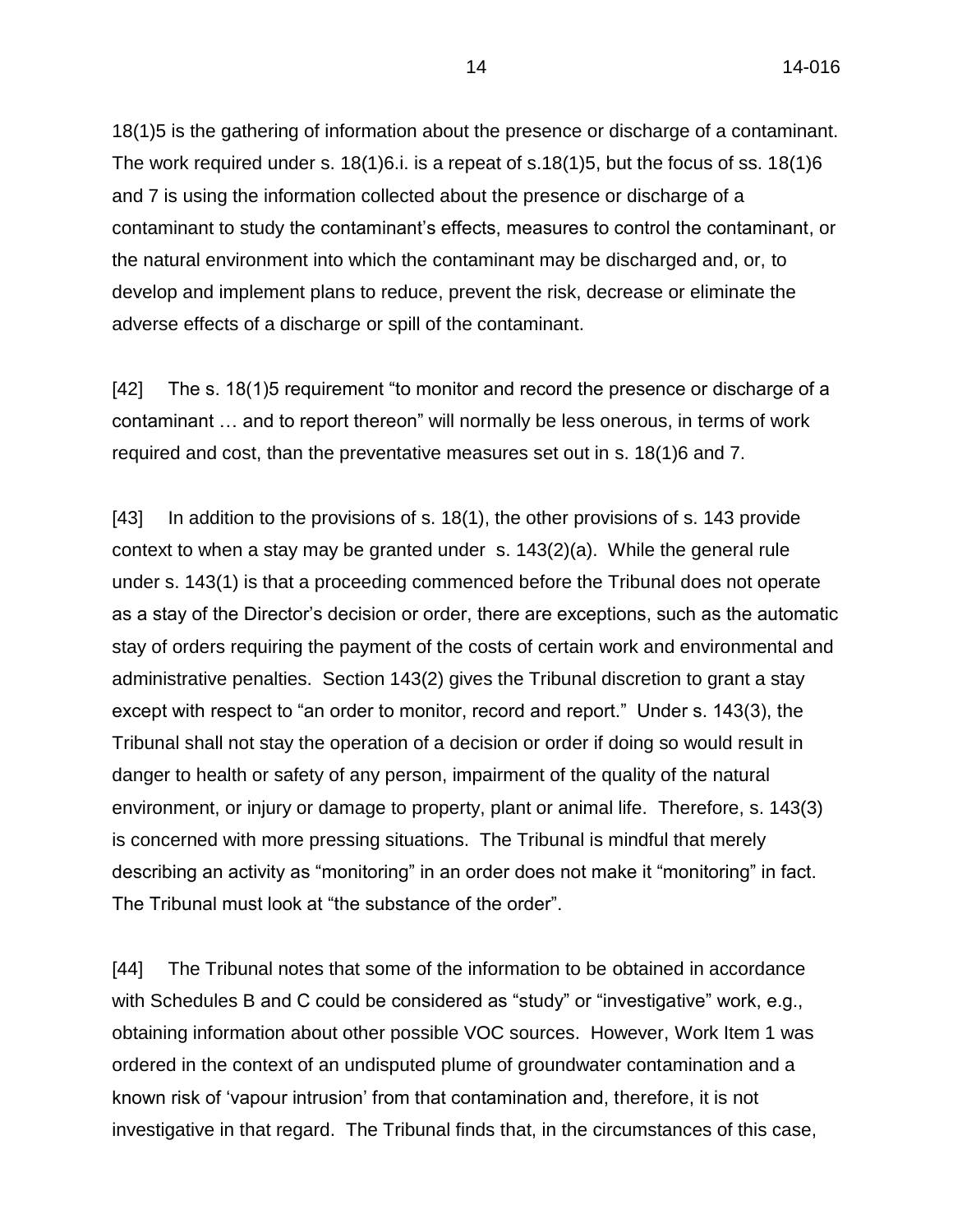the Schedule B and C work is for the purpose of establishing baseline information that legitimates the collection of data in the Schedule A monitoring process. The Tribunal further finds that obtaining the screening and background information required by Schedules B and C incorporated in Work Item 1 is necessary to establish the reliability and relevance of the indoor air quality data and, therefore, the information is ancillary to the collection of the data about the presence or discharge of a contaminant.

[45] In addition, previous decisions of the Tribunal have held that there can be some overlap of "monitoring" with "studying" or "investigative" work ( see: *Tembec No. 2* at paras. 28 and 33). Here the overlap is minor and supports the "monitoring" nature of the indoor air sampling work.

[46] The sampling required under the 2014 Director's Order will be at various specified locations in the homes over a 24 hour exposure period. In some cases it may be appropriate, as in this case, for the "monitoring" to involve one or more sampling events in one or more locations over a short period, e.g., 24 hours, and in other cases "monitoring" might involve several sampling events in one or more locations over a lengthy period of time, e.g., several years. The most appropriate monitoring protocols for a contaminant can depend on a variety of factors, such as the nature of the contaminant, where it is located, how it is being discharged, the nature and extent of existing data, and other matters.

[47] The Director in this case argued that air quality monitoring Work Items 1 and 2 are a continuation of work previously ordered by the MOE. The Appellant argued that previous "attempts" at requiring air quality monitoring do not count as monitoring within the meaning of the s. 143(2)(a) of the *EPA*.

[48] The Town's indoor air quality surveys and sampling of homes adjacent to the Property in 2006 were to establish if there were any immediate health concerns. The evidence indicates that a subsequent recommendation to conduct air sampling was not followed through by any action, indoor air monitoring was generally put on hold for an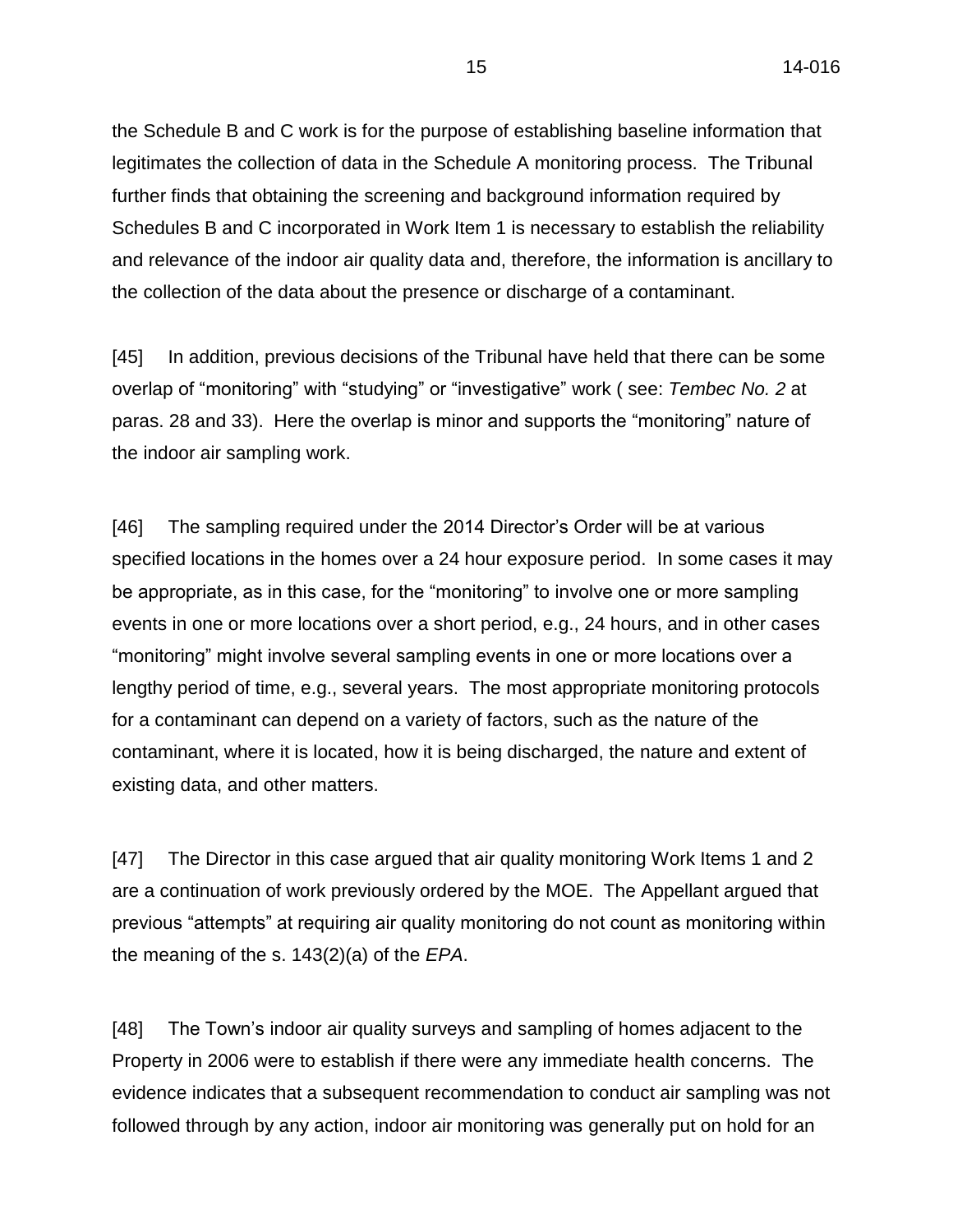unspecified period of time by the MOE in 2010, and the 2013 Provincial Officer's Order was not complied with.

[49] The Tribunal finds that the purpose of the Schedule A "Residential Indoor Air Sampling Protocol" is to obtain information about the presence or discharge of a contaminant. Work Item 1 will inform the need to prepare a study about the effects and measures to control the presence or discharge of a contaminant, or the need to develop and implement plans to prevent, reduce the risk, decrease or eliminate the adverse effects of a discharge. Work Items 1 and 2 do not require further work as described in ss. 18(1)6.ii to iv, or 18(1)7 of the *EPA*, e.g., studies or plans.

[50] The Tribunal finds, on a balance of probabilities, that Work Items 1 and 2 are to "monitor, record and report" the presence or discharge of a contaminant. The Tribunal finds that it does not have jurisdiction to consider a stay of Work Items 1 and 2 in the 2014 Director's Order.

## *Work Items 3 and 4: Offsite Delineation of the Contamination Plume*

[51] Work Item 3 requires the installation of three groundwater monitoring wells at municipal property locations off of, and down gradient from, the Property. It requires the implementation of the Schedule D "Off-site Delineation Investigation Proposal". It proposes "to install three sentry (monitoring) wells on municipal property to monitor the southerly progress of the plume in the vicinity of private residences …". It also refers to "sampling and monitoring of existing monitoring wells" on the Property, and to the new wells as "permanent groundwater monitoring wells" of a depth consistent with the depth of the monitoring wells installed by the Town and on the Property.

[52] Schedule D provides information that gives context to this Work Item, including: a groundwater plume has already been delineated migrating from the Property; in 2011 the MOE required that three monitoring wells be installed; and in 2013, remediation had already been proposed in the source area with three sentry wells. Schedule D also requires analysis of soil samples and groundwater samples, and "a report of findings on the subsurface due diligence investigation".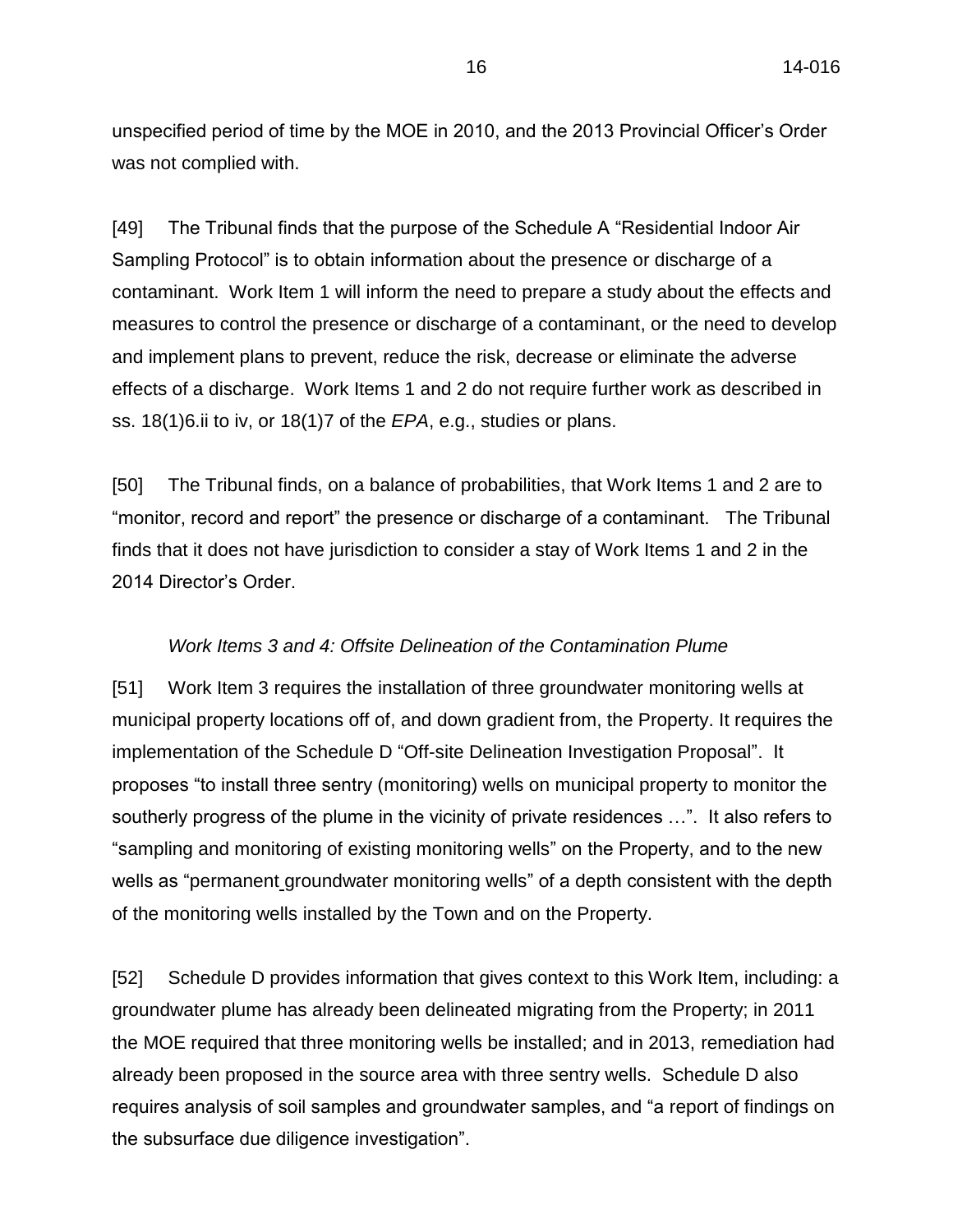[53] Work Item 4 requires a report of the work completed to the Provincial Officer.

[54] The Director argued that these Work Items "are intended to update and expand existing information on the groundwater contamination in and around the [Property]" and will provide "new information to help determine whether more residences would need indoor air testing in the future."

[55] The Appellant argued that the off-site delineation of the groundwater contamination in this case is similar to the situation that the Tribunal dealt with in *Currie*. In that case the Tribunal distinguished investigating a "state of affairs" and "study and report", from "monitoring". The Tribunal found that provisions in the order that required the assessment and delineation of sources of contamination are investigative. The Appellant submitted that the work ordered in *Currie* was similar to Work Items 3 and 4 in the 2014 Director's Order and, therefore, the Tribunal has jurisdiction to grant a stay of these Work Items, and should do so.

[56] The Appellant further submitted that these Work Items are also similar to the work ordered in *Strite Industries Limited v. Ontario (Ministry of the Environment*), 2010 CarswellOnt 1393 (Ont. Env. Rev. Trib. case No. 09-175, March 4, 2010) ("*Strite*"). While in that case the MOE consented to a stay, the Tribunal found that requiring Phase I and II environmental assessments was not an order to "monitor, record and report" and, therefore, the Tribunal had jurisdiction to grant a stay.

[57] As discussed above, it is known that there is groundwater contamination in the vicinity of the Property and its existence is not an issue raised by this appeal.

[58] Schedule D, incorporated by reference in Work Item 3, requires contractors to drill (emphasis added) "three sentry (monitoring) wells on municipal property to monitor the southerly progress of the plume in the vicinity of private residences" and "instrument the three (3) boreholes as permanent groundwater monitoring wells".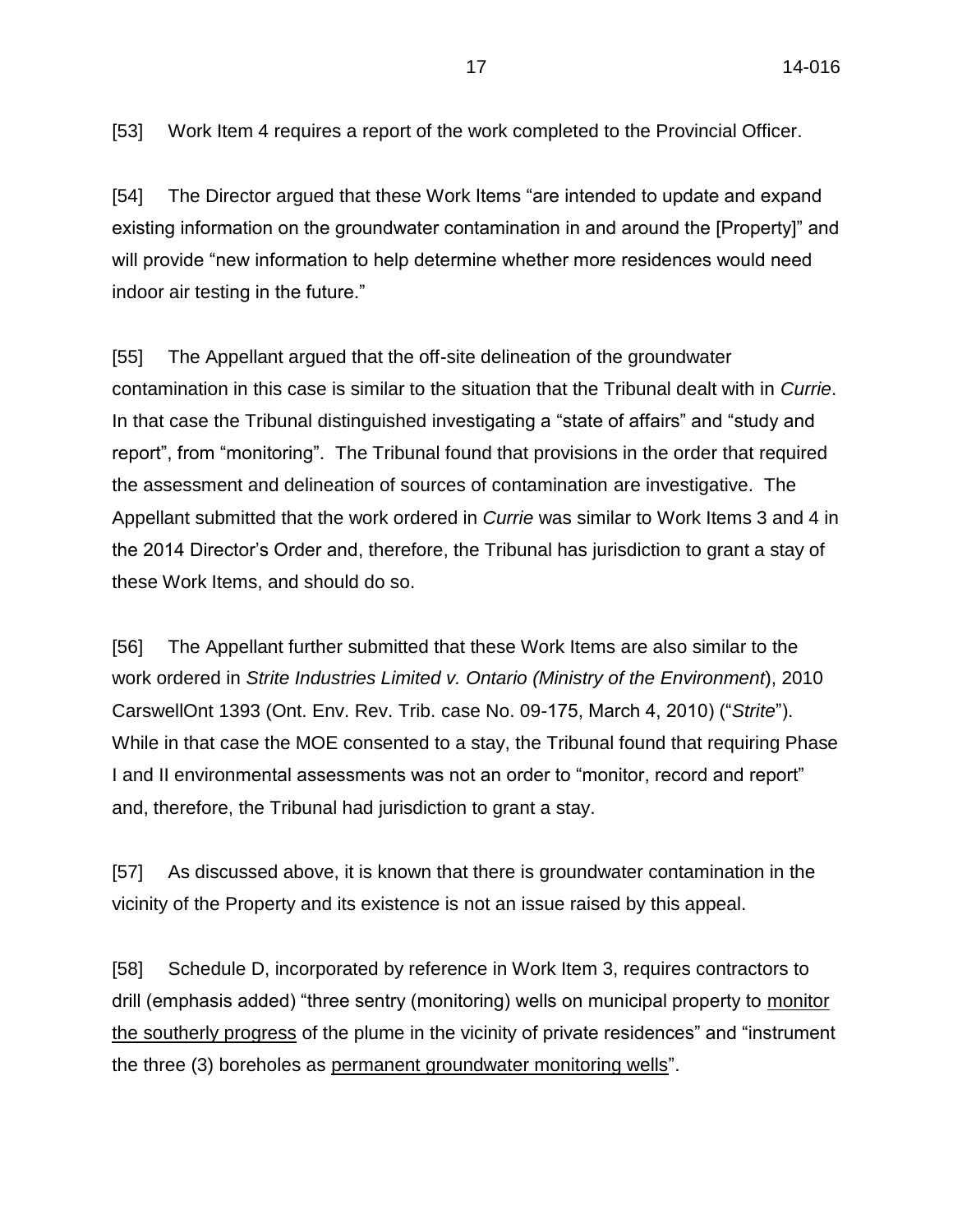[59] The groundwater monitoring wells will collect data to delineate the boundary of the known contamination plume thereby determining the migration of pollutants, which information will also be useful in deciding where to conduct indoor air quality monitoring off-site in the residential area. This situation is different from the one in *Currie*, because it is not work to classify materials for removal, nor is the work to investigate the Property to delineate all sources of contamination. Here there is a known contamination plume off-site that is not at issue.

[60] This situation is also different from the one in *Strite*, where the order staying the environmental assessments was made on consent. Environmental assessments, by their very nature, involve study and analysis. Such work clearly goes beyond mere monitoring and recording the presence or discharge of a contaminant.

[61] The Tribunal finds that Work Item 3 does not require the preparation of a study about the effects and measures to control the presence or discharge of a contaminant (see s. 18(1)6 of the *EPA*) or the development and implementation of plans to prevent, reduce the risk, decrease or eliminate the adverse effects of a discharge (see s. 18(1)7 of the *EPA*).

[62] In the materials filed on the motion, there is evidence of previous work regarding groundwater contamination having been done or proposed that was both investigative and monitoring in nature. The work was done by different people and at various locations. Groundwater wells were drilled on the Property in 2007 (by one of the Companies) and on neighbouring municipal lands near the Property by the Town of Oakville in 2006 and 2007. Groundwater studies were conducted at the Property and on neighbouring lands in 2008. In 2011 and 2012, there were proposals to install a groundwater extraction system and additional monitoring wells.

[63] While Work Items 3 and 4 in the 2014 Director's Order are perhaps "ongoing" in a limited sense because they continue the use of groundwater wells for monitoring and recording in 2006 and 2007, they will be new wells and in different locations. The Tribunal finds that in the context of all of the work ordered in this case, the collection of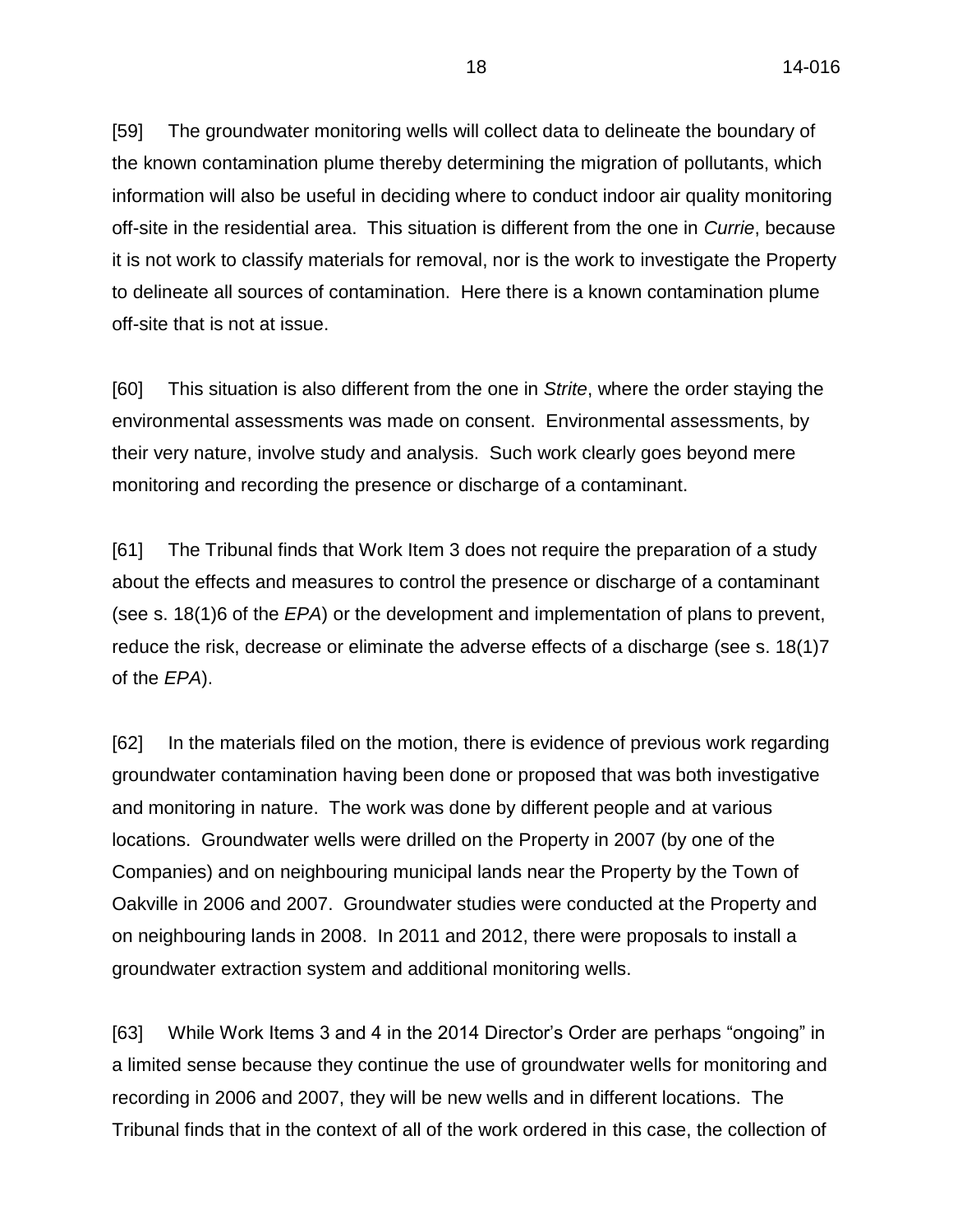information in a coherent manner is a more important factor in determining whether the work is to "monitor" and "record" than whether the work is of an "ongoing" nature.

[64] The Tribunal finds, on a balance of probabilities, that the Director has shown that Work Items 3 and 4 are to "monitor, record and report" on the presence or discharge of a contaminant within the meaning of s. 143(2)(a) of the *EPA.* The Tribunal finds that it does not have jurisdiction to consider a stay of Work Items 3 and 4 in the Director's 2014 Order.

## *Work Item 5: Access to Property*

[65] Work Item 5 requires that the Provincial Officer be notified if there is any difficulty obtaining access to any property to carry out Work Items 1 and 3. Work Item 5 is only operative in relation to Work Items 1 and 3. It does not require any additional work in the nature of a study or plan.

[66] The Tribunal finds that Work Item 5 is ancillary to Work Items 1 to 4 and that the same result should follow. However, the Tribunal did not receive full submissions on whether Work Item 5 is also outside of the Tribunal's jurisdiction under s. 143(2)(a) of the *EPA* because it is ancillary to Work Items 1 to 4. The Tribunal does not make a finding regarding jurisdiction, however, if the Tribunal has jurisdiction, it would not exercise its discretion to stay Work Item 5 in this case because of its ancillary nature.

### *Work Item 6: Disclosure*

[67] Work Item 6 requires disclosure of the 2014 Director's Order to anyone acquiring an interest in the Property.

[68] As with Work Item 5, the Tribunal did not receive full submissions on whether Work Item 6 is also outside of the Tribunal's jurisdiction under s. 143(2)(a) of the *EPA* because it is ancillary to Work Items 1 to 5. While it appears more likely that the Tribunal does have jurisdiction regarding Work Item 6, the Tribunal does not need to make a finding in that regard because, as with Work Item 6, the Tribunal would not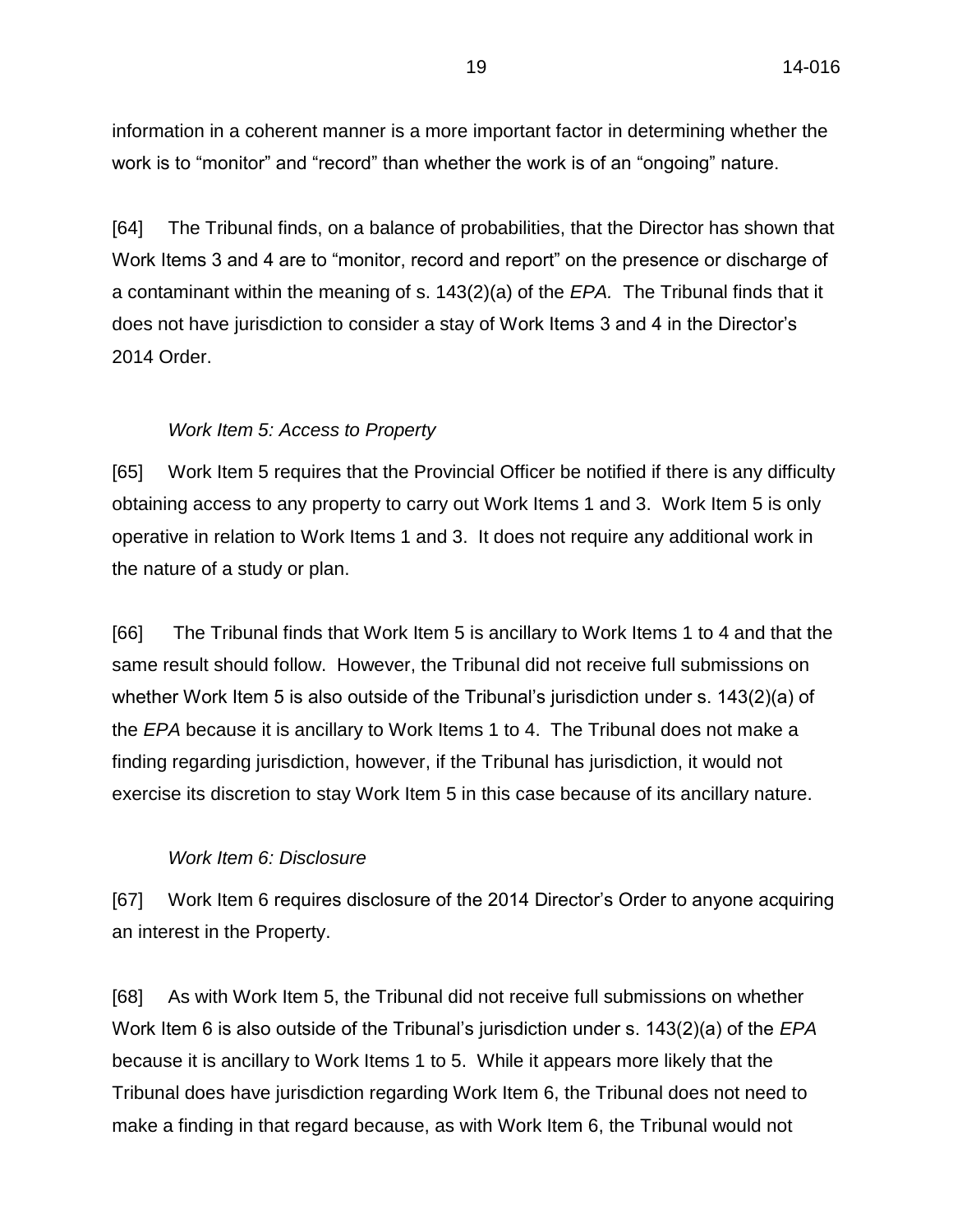exercise its discretion to stay Work Item 6 in this case because of its ancillary nature and because the Appellant did not provide evidence or submissions to support the irreparable harm and balance of convenience requirements of Rule 110(c) and (d) and the common law test that are discussed below.

# *Whether any of the Work Items should be stayed if the Tribunal has jurisdiction to grant a stay*

[69] Due to the above findings that the Tribunal does not have jurisdiction to grant a stay of Work Items 1 to 4, the Work Items that were the focus of the evidence and submissions of the parties on the motion, it is not necessary to consider whether a stay should be granted under the three-fold *RJR-MacDonald* stay test incorporated in Tribunal Rule 110 regarding those Work Items. Nevertheless, as the Tribunal has not made a specific finding that it lacks jurisdiction to consider a stay of Work Items 5 and 6, and because the parties made full submissions on this second stage of the Rule 110 enquiry, including the Appellant's submissions regarding the potential for "abuse" of the use of the Director's authority, the Tribunal will provide further reasons for having concluded that a stay was not granted even if the Tribunal has jurisdiction to do so.

[70] Rule 110 sections (b), (c) and (d) incorporate the common law test for the granting of a stay set out in *RJR-MacDonald.* Rule 110 requires that the party seeking the stay provide evidence and submissions in support of its motion respecting:

(b) whether there is a serious issue to be decided by the Tribunal;

…

- (c) whether irreparable harm will ensue if the relief is not granted; and
- (d) whether the balance of convenience, including effects on the public interest, favours granting the relief requested.

[71] As previously noted, the Appellant, as the moving party, has the onus of showing that a stay is warranted, on a balance of probabilities.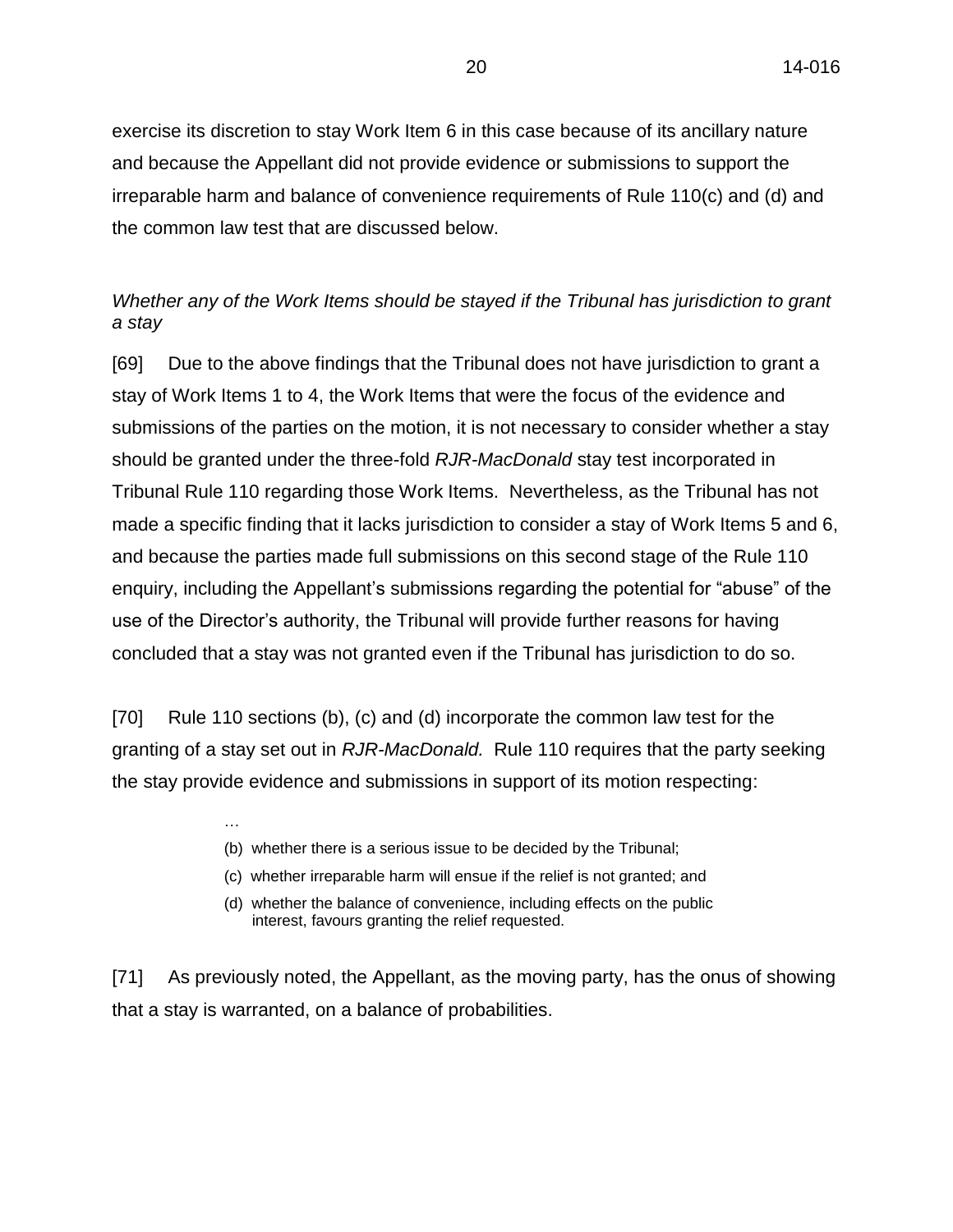### *Serious issue*

[72] This stage of the test has a low threshold, intended to rule out claims that are frivolous or vexatious. (See: *Limoges v. Ontario (Ministry of Environment)*, [2007] O.E.R.T.D. No. 13 ("*Limoges*"), at para. 56.) The parties were in agreement that whether the Appellant has or had management or control of an undertaking or the Property in relation to the contamination is a serious issue to be tried, and the Tribunal finds this to be the case.

## *Irreparable harm*

[73] At this stage of the analysis, it is the moving party's (the Appellant's) interests that are relevant. The issue is whether harm to the Appellant's interests through refusing the stay could not be remedied if there is a different result on the merits after the main hearing. Harm that might be suffered by the respondent and the public interest, should the stay be granted, should be considered at the next stage that considers the balance of convenience. See: *RJR-MacDonald* at para. 57.

[74] The Appellant estimated that the cost of the work ordered will be in the range of \$150,000. The Appellant's affidavit states that he will not be able to recover the cost of the work from the Companies or Mr. Machado for the same reasons that the MOE has not had any success in enforcing their compliance with previous orders against them.

[75] The Appellant relied upon the Tribunal's decision in *TankTek Environment Services Ltd. v Ontario (Ministry of the Environment)* (2013), 76 C.E.L.R. (3d) 84 ("*TankTek"*), in which the Tribunal granted a stay of an order made under s. 143(3) of the *EPA* regarding vapours inside a house and alleged "danger to health" on the basis of the three-part *RJR-MacDonald* test. In that case the Tribunal accepted "that *TankTek's* prospects of recovering funds from 2280503 Ont. Ltd. and Mr. Joshi should be considered to be no better than the Director's. Therefore, the requirement to pay for the measure in Item 10 of the Order amounts to irreparable harm." The Tribunal found this to be the case although there was some evidence of insurance coverage.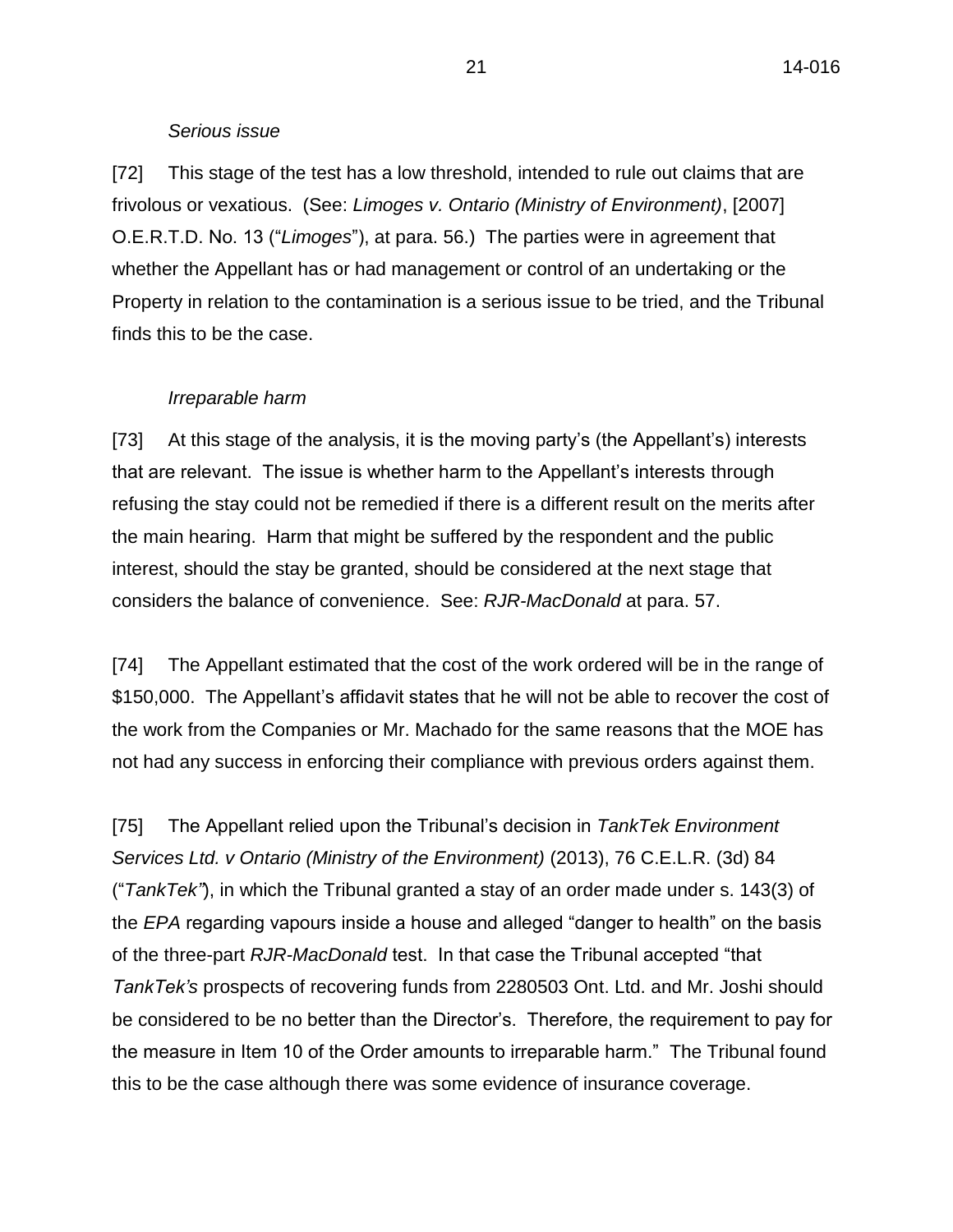[76] Regarding the Appellant's creditor status, he stated in his affidavit the concern that:

> Given that I hold security in the Property and would be directly exposed to liability if I were to attempt to realize on that security and become owner of the Property, I cannot take steps to do so without exposing myself to significant liability that could far exceed the value of my security.

[77] The Director argued that the Appellant did not provide sufficient evidence regarding his estimate of the cost of the work required and that the Director's estimate of the cost of complying with the 2014 Director's Order is approximately \$80,000. The Director states that this amount is substantially less than the Appellant's estimate.

[78] The Director further argued that the Appellant has not provided details or corroborating evidence of alleged irreparable harm. The Director argues that evidence that the Companies or Mr. Machado have not complied with previous MOE orders does not prove that the Appellant will be unable to recover compensation from them. The Director argues that there is evidence to the contrary that the Companies and Mr. Machado have sources of funds, including: the assessed market value of the Property, the upgrades made to the building on the Property, and the rental income that the Property generates.

[79] The quantum of the cost of performing the Work Items, whether the amount is \$80,000, as estimated by the Director, or \$150,000 as estimated by the Appellant, is not determinative of the second stage of the analysis. As stated in *RJR-MacDonald*, at para. 59: "'Irreparable' refers to the nature of the harm suffered rather than its magnitude. It is harm which either cannot be quantified in monetary terms or which cannot be cured, usually because one party cannot collect damages from the other."

[80] The *TankTek* decision relied upon by the Appellant involved consideration of s. 143(3)(a) of the *EPA* under which a stay is barred if it would result in "danger to the health or safety of a person". However, on the question of irreparable harm, the holding of the Tribunal in *TankTek*, at para. 31, was that the Director had come to the opinion that the previous orderees in that case "had exhausted their financial resources." This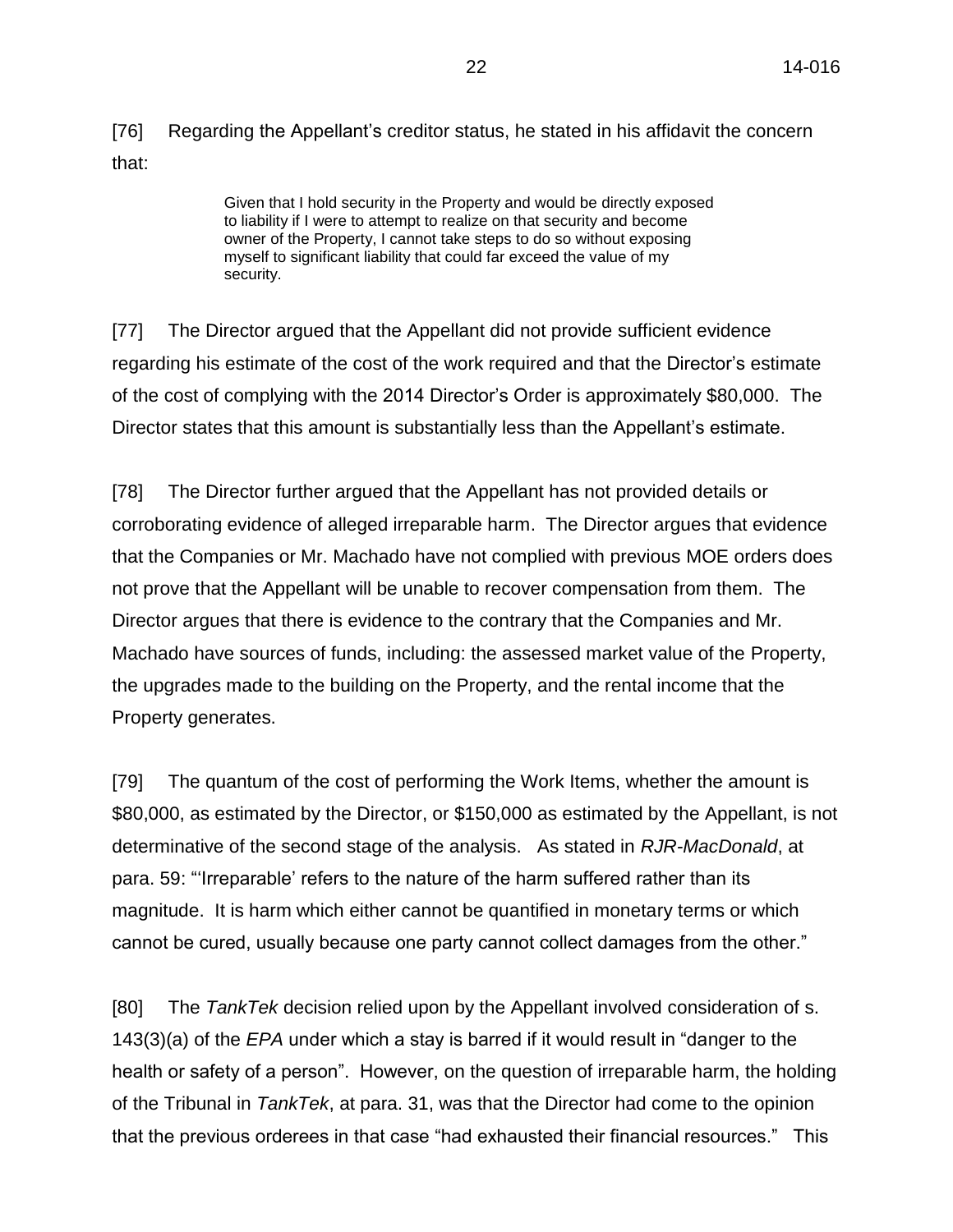finding was the basis for the statement by the Tribunal in the same paragraph that *TankTek's* prospects of recovering funds from the orderees was no better than the Director's and the concluding finding, at para. 31, that "the requirement to pay for the measures in Item 10 of the Order amounts to irreparable harm." There is no similar evidence here that the Director has concluded that the previous orderees are impecunious.

[81] The Appellant's allegation that the Companies and Mr. Machado lack funds is not supported by any evidence other than the fact that the previous orderees have not done the work ordered. This does not, by itself, support a finding that they will be unable to compensate the Appellant for the cost of doing the work. There are other possible explanations and there is some evidence that the previous orderees, or one or more of them, do have some financial resources. There is no evidence on the motion that the Companies and Mr. Machado "exhausted their financial resources".

[82] The Tribunal finds that the Appellant has not established that he will be without recourse for compensation from the Companies and Mr. Machado should the Director's 2014 Order not be stayed and he is ultimately found not responsible for the Work Items that are the subject of the appeal. The Tribunal finds that the Appellant has not demonstrated that harm to the Appellant's interests through refusing the stay could not be remedied if there is a different result on the merits after the main hearing. Therefore, the Appellant has not met the irreparable harm requirement.

## *Balance of convenience and public interest considerations*

[83] The Appellant argues that it is not in the public interest that the application of the *EPA* have unintended consequences (e.g., that the "management or control" net be cast so wide as to include advisers) and that the Tribunal should exercise its discretion to stay the work ordered pending the hearing of the appeal as a "safety valve" to curtail the over extensive use of preventative orders in circumstances such as these.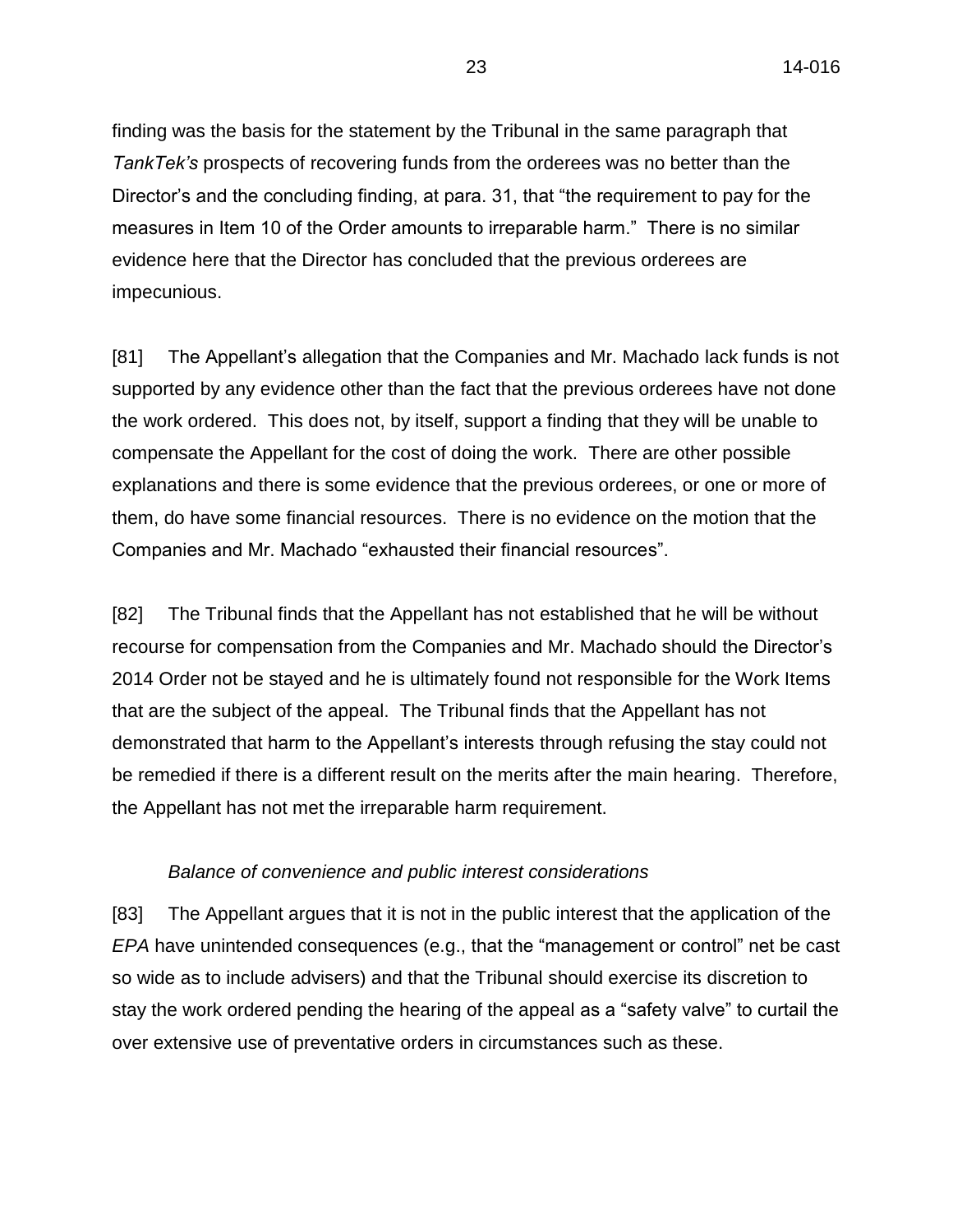[84] The Appellant argued that this appeal is important and unique because it highlights the potential for "abuse" of the use of *EPA* s. 18 preventative orders against an adviser pending the hearing of appeals and that such use is not in the public interest.

[85] The Appellant submitted that the appeal will be moot if the Appellant is required to do the ordered Work Items now, for reasons discussed above in relation to "irreparable harm".

[86] The Appellant further argued that there is no urgency to complete the Work Items because the contamination issue is not new or urgent. The Appellant stated that the Director has been aware of the contamination problems in relation to the Property for a decade and that no health effects from the contamination have been detected.

[87] The Appellant submitted that the MOE has other options, such as issuing an order to a neighbouring property owner or conducting the work itself and obtaining an undertaking from the Appellant to reimburse the MOE should he be found liable at the end of the day.

[88] The Director argued that the balance of convenience favours not granting a stay because there is a strong public interest in monitoring, recording and reporting on the contamination, particularly in the context of the continuing attempts of the MOE to deal with the contamination.

[89] The Director submitted that the ongoing efforts of the MOE to deal with the contamination demonstrate the importance of the matter and counter the alleged lack of urgency.

[90] This third stage of the analysis, dealing with the balance of convenience, including effects on the public interest, will often be determinative of a stay motion in cases before the Tribunal due to the nature of the legislation with which the Tribunal deals.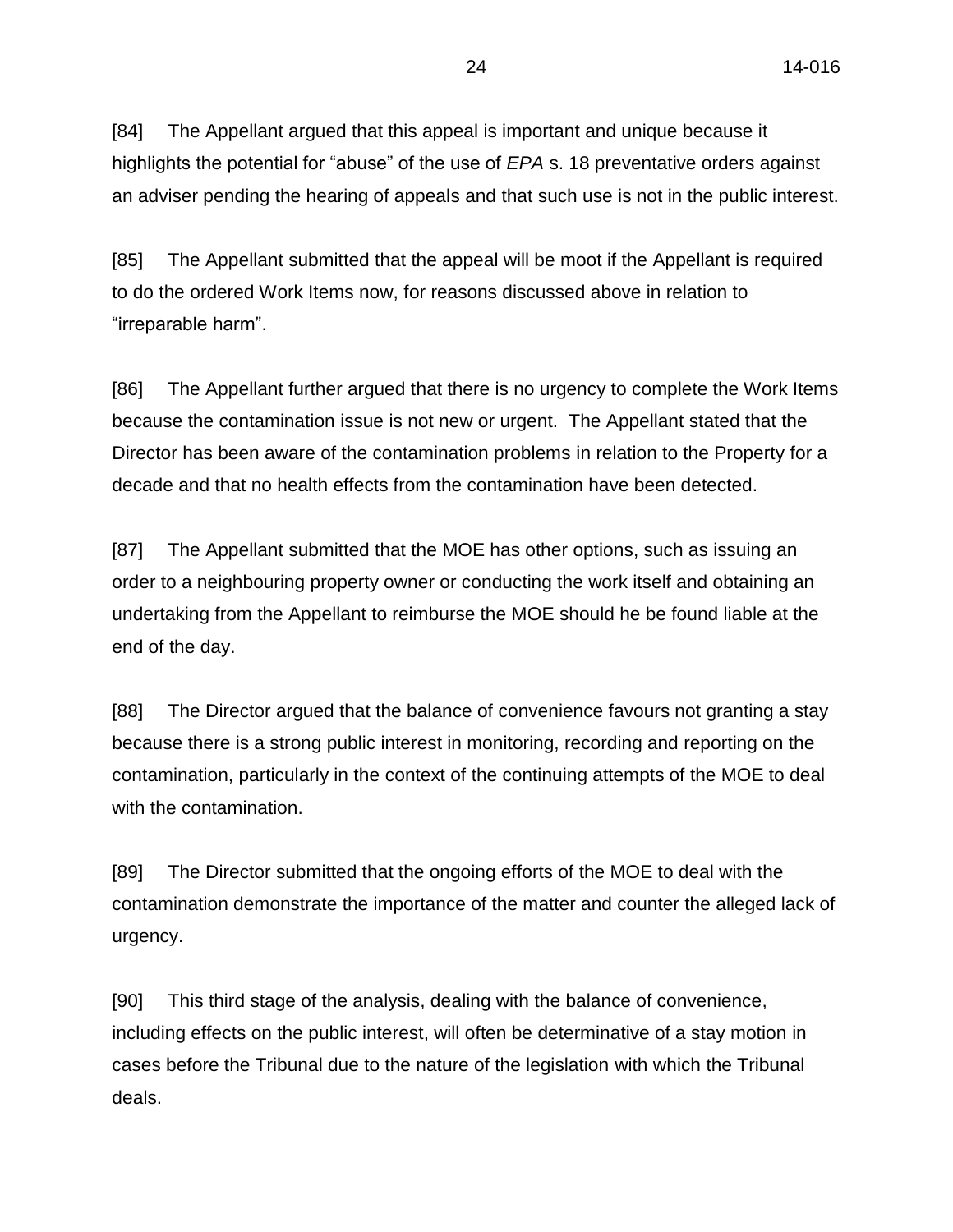[91] In *RJR-MacDonald,* the Court indicated that the public interest may be considered as a special factor in a broader spectrum of cases than constitutional ones. The Court cited, at para. 64, *Ainsley Financial Corp. v. Ontario Securities Commission* (1993), 14 O.R. (3d) 280 (Gen. Div.), at pp. 303-4, for the proposition (emphasis added):

> Interlocutory injunctions involving a challenge to the constitutional validity of legislation or to the authority of a law enforcement agency stand on a different footing than ordinary cases involving claims for such relief as between private litigants. The interests of the public, which the agency is created to protect, must be taken into account and weighed in the balance, along with the interest of the private litigants.

[92] Tribunal Rule 110 specifically incorporates consideration of the public interest as a factor in assessing the balance of convenience.

[93] Sections 18 and 157.1 of the *EPA* (preventative orders by a Director and Provincial Officer, respectively) reflect public interest concerns that are consistent with the purpose of the Act, stated in s. 3(1) to be: "to provide for the protection and conservation of the natural environment." The "natural environment" is defined in the *EPA* as: "the air, land and water, or any combination or part thereof, of the Province of Ontario". Work Items 1 to 6 deal with air quality and groundwater contamination.

[94] The Tribunal has held on many occasions that the *EPA* is protective of the environment, and that this is in the public interest. See: *Limoges*, at para. 65; and *Baker*, at para. 91.

[95] The Tribunal agrees with the submission of the Director that there is a strong public interest in ensuring human and environmental health in the community. Of note, however, "the government does not have a monopoly on the public interest" and it is "open to both parties in an interlocutory *Charter* proceeding to rely upon considerations of the public interest. … 'Public interest' included both the concerns of society generally and particular interests of identifiable groups." See: *RJR-MacDonald* at para. 66. Each party alleging that the balance of convenience and public interest favours the party's position regarding whether a stay should be granted must demonstrate that is the case.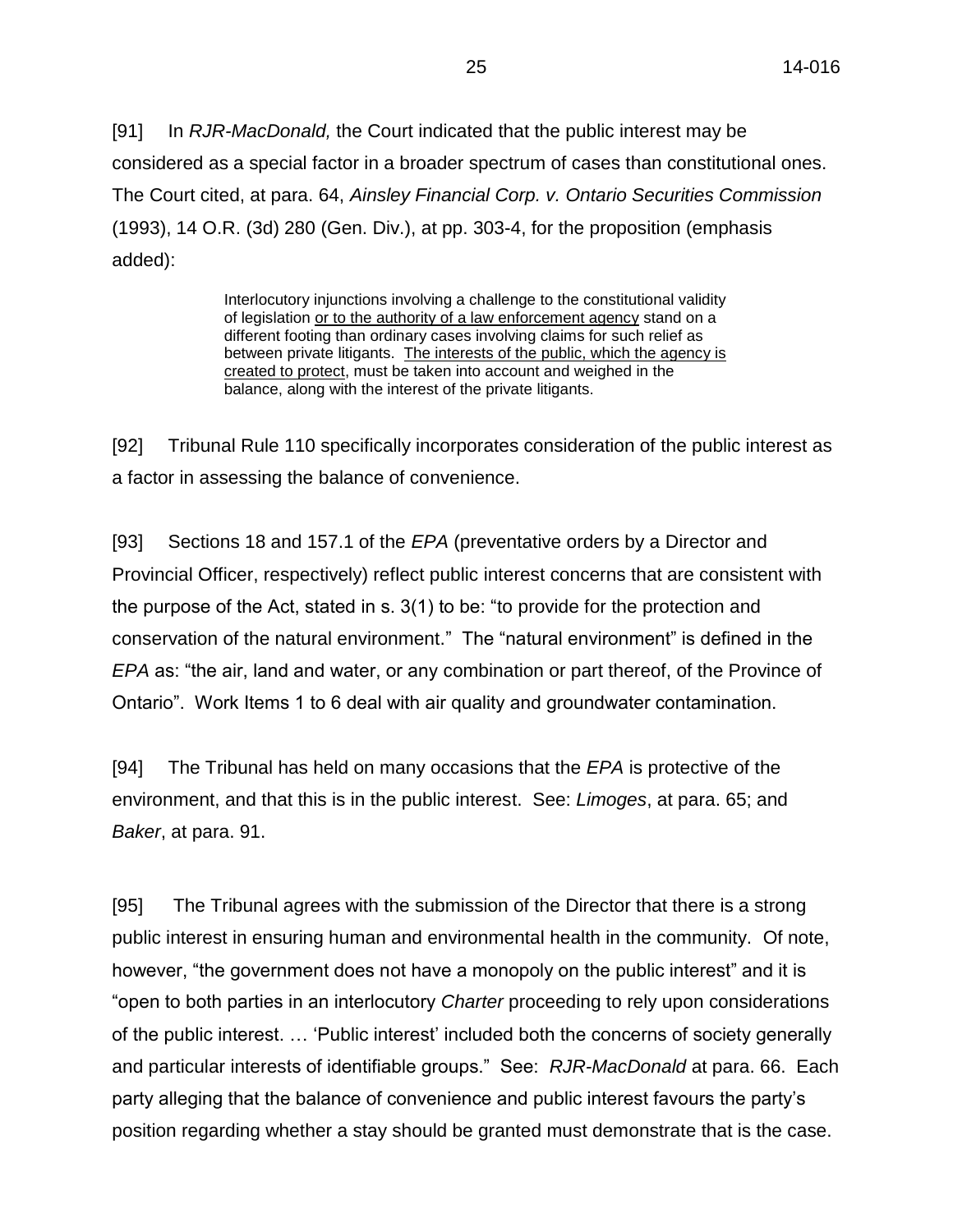[96] The Tribunal has given careful consideration to the Appellant's submission that a stay should be granted to safeguard against "abuse" of the use of preventative orders against mere advisers. However, the Appellant's status in relation to the Property, whether he had or has management or control, is the issue yet to be determined on the appeal. In this case, the Appellant's dual role as an adviser and lender, with a mortgage against the Property is relevant to the "management or control" issue, which was addressed in the "serious issue" stage of the stay analysis above.

[97] The general principles derived from previous decisions of the Tribunal cited above address the situation of an appellant having to deal with work ordered to be performed before the hearing of the appeal.

[98] Evidence that the problem is a longstanding one and that the Director has tried unsuccessfully in the past to seek compliance do not make those efforts to deal with the matters of the groundwater contamination and possible interior air quality problem unimportant or untimely. In this case, the evidence that groundwater contamination has spread from the Property to various neighbouring properties is not disputed. The Tribunal agrees with the Director's submission that the ongoing efforts of the MOE to address the contamination at the Property underline the significance of the problem and the need for some action to be taken.

[99] The Appellant did not provide any compelling evidence relevant to this phase of the analysis that would tip the balance of convenience in favour of the Appellant.

[100] The Tribunal finds that in circumstances such as these, where groundwater contamination is present and is spreading, the Work Items are consistent with the purpose of the *EPA* and with protecting the public interest. The Work Items require the obtaining of information that will inform the need for further preventative measures that will support the protection and conservation of the natural environment and human health, both generally and for an identifiable group of neighbouring property owners in the community.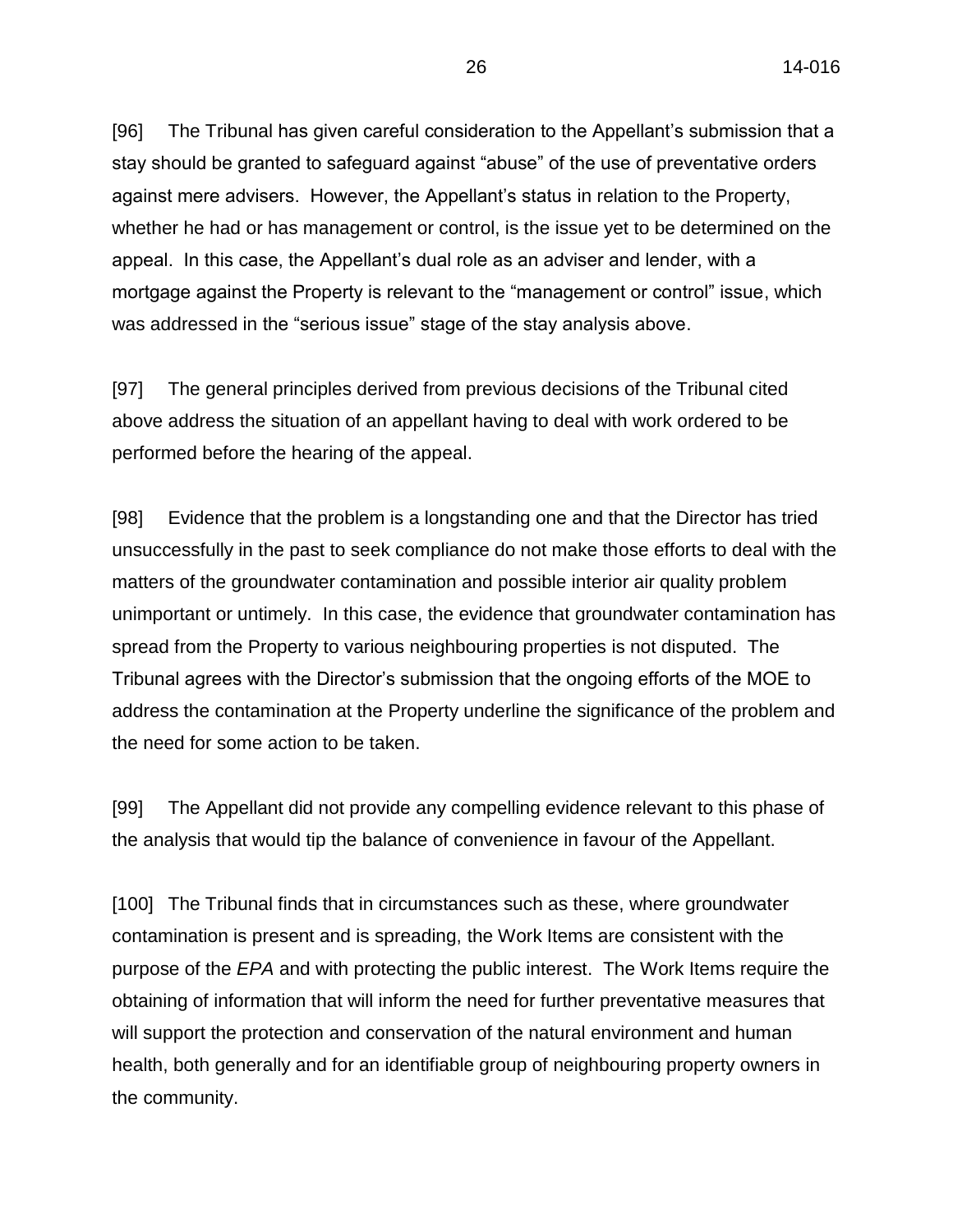[101] The Tribunal finds that the balance of convenience, including effects on the public interest, favours not staying Work Items 1 to 6 incorporated in the 2014 Director's Order. The Tribunal would not, therefore, exercise its discretion to grant a stay of Work Items 1 to 6, if it has jurisdiction to do so.

# *Summary of Findings*

[102] The Tribunal finds that it does not have jurisdiction to grant a stay of Work Items 1 to 6 set out in the 2014 Provincial Officer's Order and incorporated into the 2014 Director's Order. The Tribunal further finds that, even if it has jurisdiction to stay any of the Work Items, it would not exercise its discretion to do so because the Appellant has not shown that it would suffer irreparable harm. In any event, the balance of convenience, including consideration of the public interest, does not warrant a stay.

# **ORDER**

[103] The motion by the appellant, Alberto Rocha, for an order staying Director's Order No. 5565-9G7M7D-1 is dismissed.

[104] The hearing of the appeal shall be expedited at the request of either of the parties.

> *Stay Refused Procedural Directions Ordered*

> > ROBERT V. WRIGHT VICE-CHAIR

Appendix A – Relevant Legislation

# **Environmental Review Tribunal**

A constituent tribunal of Environment and Land Tribunals Ontario Website: www.elto.gov.on.ca Telephone: 416-212-6349 Toll Free: 1-866-448-2248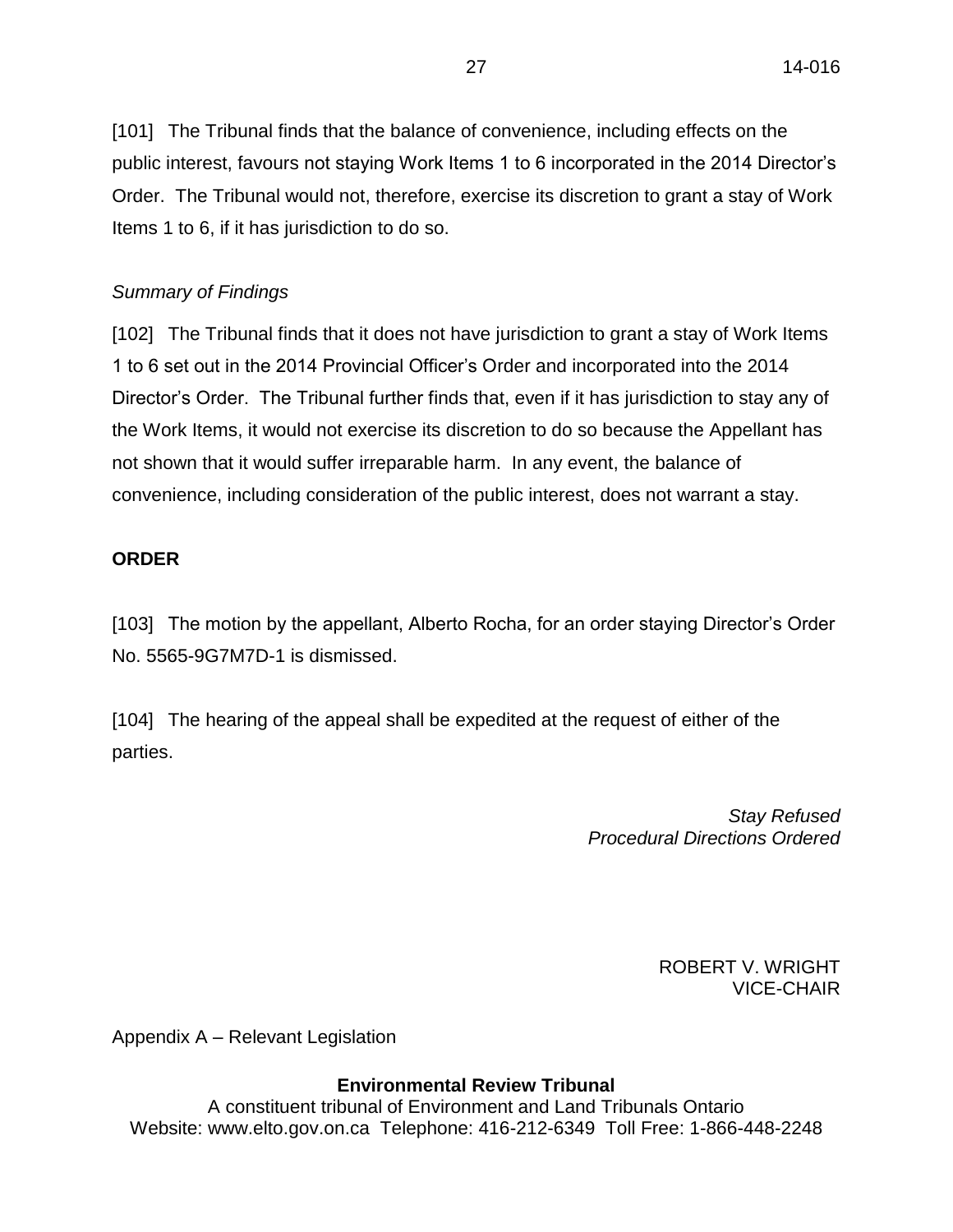# **Appendix A**

## **Relevant Legislation**

### *Environmental Protection Act*

### **Purpose of Act**

3.(1) The purpose of this Act is to provide for the protection and conservation of the natural environment.

#### **Order by Director re preventive measures**

18.(1) The Director, in the circumstances mentioned in subsection (2), by a written order may require a person who owns or owned or who has or had management or control of an undertaking or property to do any one or more of the following:

- 1. To have available at all times, or during such periods of time as are specified in the order, the equipment, material and personnel specified in the order at the locations specified in the order.
- 2. To obtain, construct and install or modify the devices, equipment and facilities specified in the order at the locations and in the manner specified in the order.
- 3. To implement procedures specified in the order.
- 4. To take all steps necessary so that procedures specified in the order will be implemented in the event that a contaminant is discharged into the natural environment from the undertaking or property.
- 5. To monitor and record the presence or discharge of a contaminant specified in the order and to report thereon to the Director.
- 6. To study and to report to the Director on,
	- i. the presence or discharge of a contaminant specified in the order,
	- ii. the effects of the presence or discharge of a contaminant specified in the order,
	- iii. measures to control the presence or discharge of a contaminant specified in the order,
	- iv. the natural environment into which a contaminant specified in the order may be discharged.
- 7. To develop and implement plans to,
	- i. reduce the amount of a contaminant that is discharged into the natural environment,
	- ii. prevent or reduce the risk of a spill of a pollutant within the meaning of Part X, or
	- iii. prevent, decrease or eliminate any adverse effects that result or may result from a spill of a pollutant within the meaning of Part X or from any other discharge of a contaminant into the natural environment, including,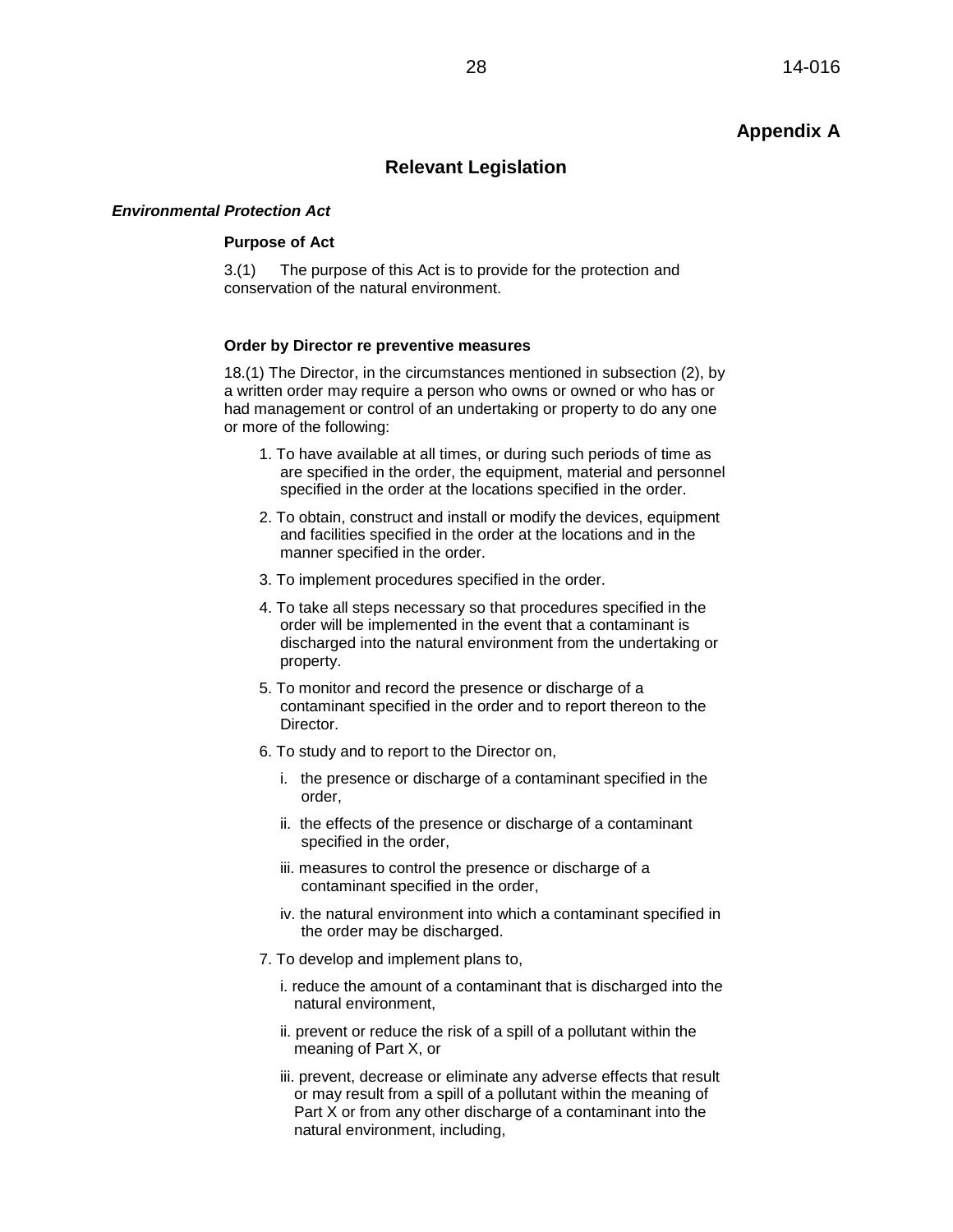- A. plans to notify the Ministry, other public authorities and members of the public who may be affected by a discharge, and
- B. plans to ensure that appropriate equipment, material and personnel are available to respond to a discharge.

8. To amend a plan developed under paragraph 7 or section 91.1 in the manner specified in the order.

#### **Grounds for order**

(2) The Director may make an order under this section if the Director is of the opinion, on reasonable and probable grounds, that the requirements specified in the order are necessary or advisable so as,

- (a) to prevent or reduce the risk of a discharge of a contaminant into the natural environment from the undertaking or property; or
- (b) to prevent, decrease or eliminate an adverse effect that may result from,
	- (i) the discharge of a contaminant from the undertaking, or
	- (ii) the presence or discharge of a contaminant in, on or under the property.

#### **No automatic stay on appeal**

143. (1) The commencement of a proceeding before the Tribunal under this Part does not stay the operation of a decision or order made under this Act, other than,

- (a) an order to pay costs and expenses under section 99.1;
- (b) an order to pay the costs of work made under section 150;
- (c) an order to pay an environmental penalty; or
- (d) an order to pay an administrative penalty.

#### **Tribunal may grant stay**

- (2) The Tribunal may, on the application of a party to a proceeding before it, stay the operation of a decision or order, other than,
	- (a) an order to monitor, record and report; or
	- (b) an order issued under section 168.8, 168.14 or 168.20.

### **When stay may not be granted**

- (3) The Tribunal shall not stay the operation of a decision or order if doing so would result in,
	- (a) danger to the health or safety of any person;
	- (b) impairment or serious risk of impairment of the quality of the natural environment for any use that can be made of it; or
	- (c) injury or damage or serious risk of injury or damage to any property or to any plant or animal life.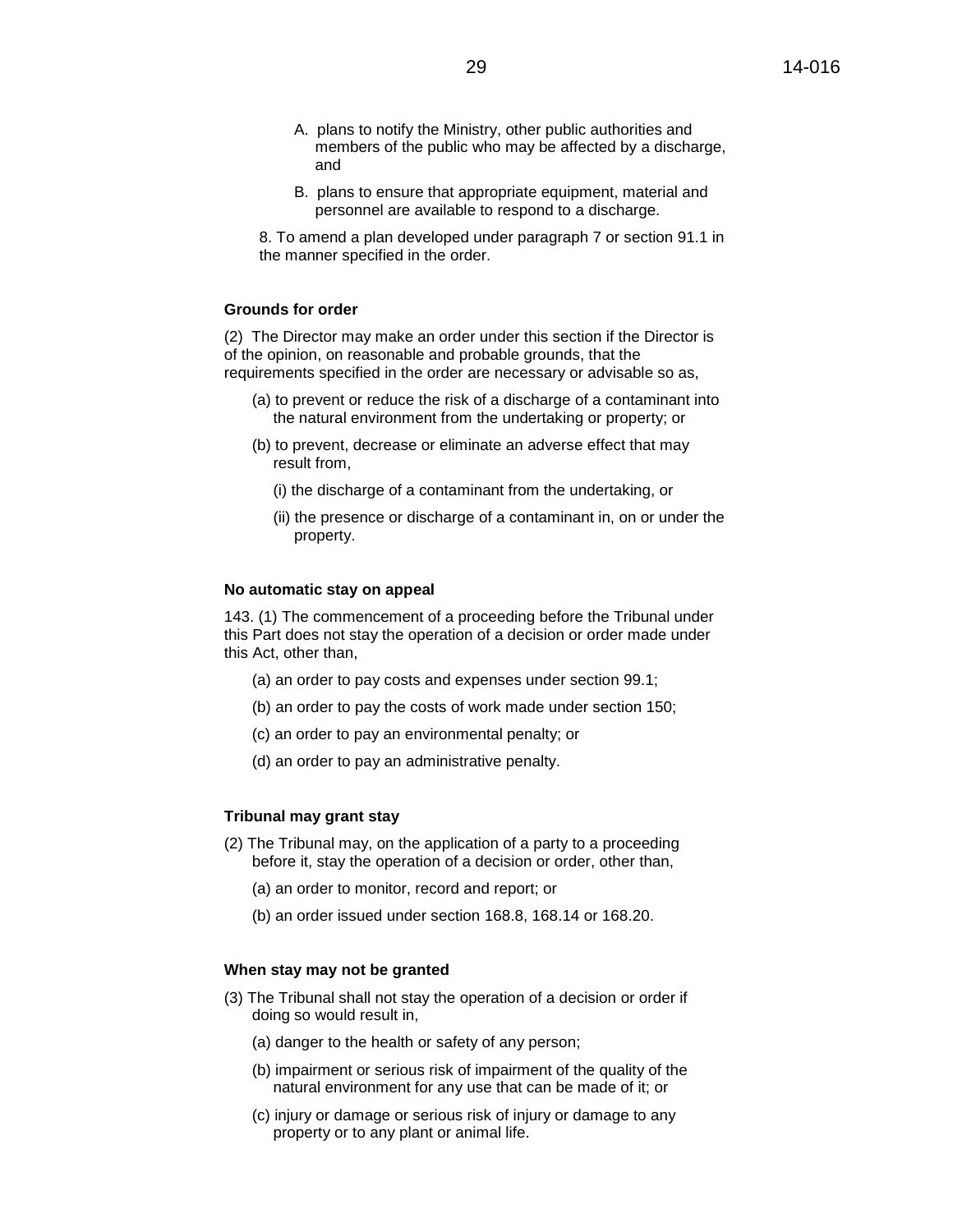#### **Order by provincial officer re preventive measures**

157.1 (1) A provincial officer may issue an order to any person who owns or who has management or control of an undertaking or property if the provincial officer reasonably believes that the requirements specified in the order are necessary or advisable so as,

- (a) to prevent or reduce the risk of a discharge of a contaminant into the natural environment from the undertaking or property; or
- (b) to prevent, decrease or eliminate an adverse effect that may result from,
	- (i) the discharge of a contaminant from the undertaking, or
	- (ii) the presence or discharge of a contaminant in, on or under the property.

…

#### **What the order may require**

(3) The order may require the person to whom it is directed to comply with any directions specified under subsection (4), within the time specified.

#### **Same**

- (4) The following directions may be specified in the order:
	- 1. Any direction listed in subsection 18 (1).
	- 2. A direction to secure, by means of locks, gates, fences, security guards or other means, any land, place or thing.

#### **Where order requires report**

- (5) Where the order requires a person to make a report, the report shall be made to a provincial officer.
- …

157.3 (1)A person to whom an order under section 157, 157.1 or 157.2 is directed may, within seven days after being served with a copy of the order, request that the Director review the order.

…

#### **Decision of Director**

(5) A Director who receives a request for review may,

- (a) revoke the order of the provincial officer; or
- (b) by order directed to the person requesting the review, confirm or alter the order of the provincial officer.